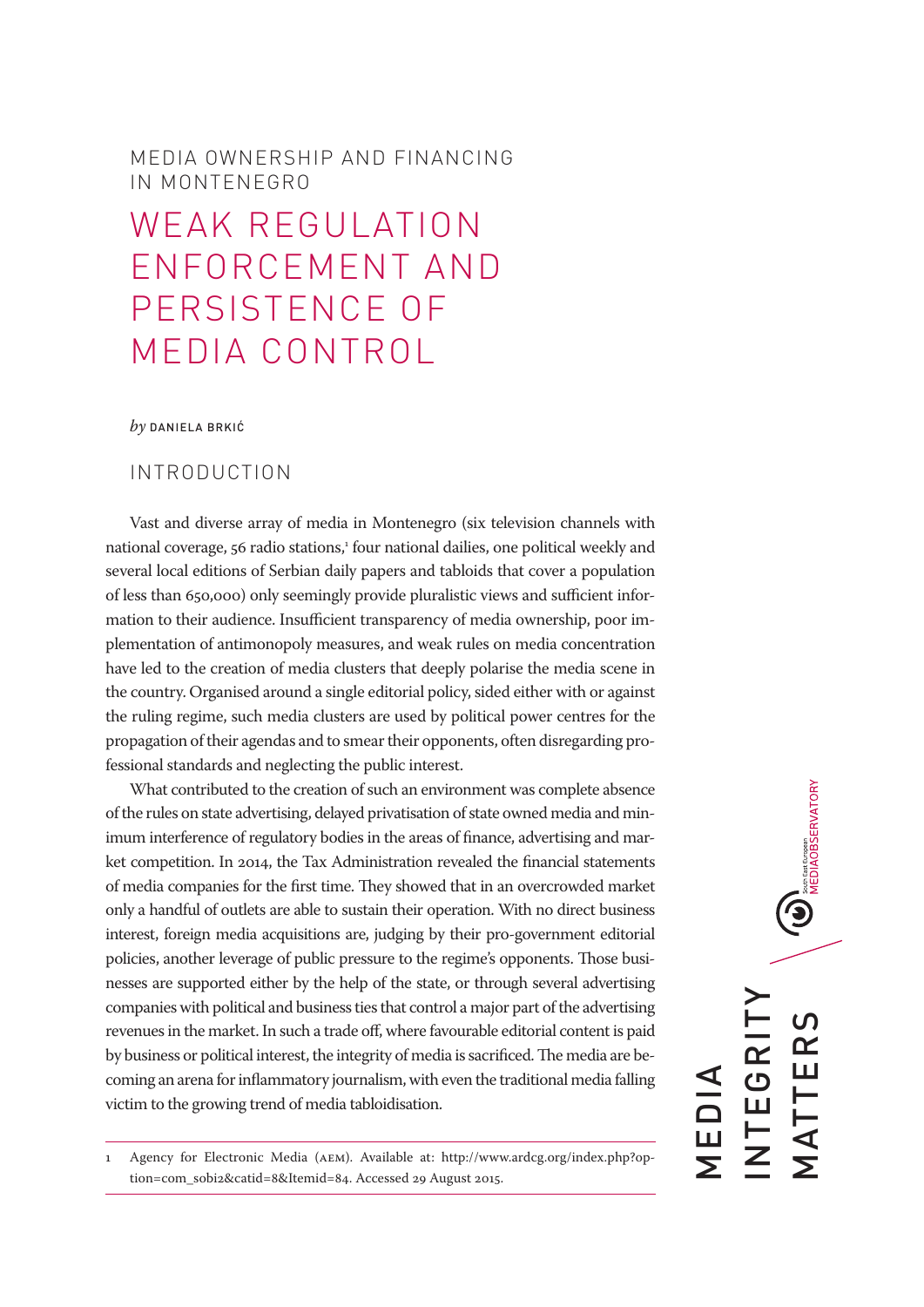Although the international media watchdog organisations are warning of the deteriorating state of media freedom in Montenegro,<sup>2</sup> little effort has been made to improve the situation. Without better regulation and stronger enforcement of fair competition rules, the situation is not likely to change.

## 1 MEDIA OWNERSHIP

Privatisation of state owned media was completed only in November 2014, with more than a decade of delay. During that time the state, at considerable costs for tax payers, preserved its control over the daily *Pobjeda* and used it for promotion of its political agenda. The new owners, however, has provided continuance of the same editorial policy.

The ownership patterns in the media in Montenegro shifted from donor-supported, locally started outlets during the process of democratisation of media in the late 1990s (which often operated under the prefix of "independent") to a more interest-driven media business, run by foreign capital. In 2015, two out of the four national televisions are owned by foreign companies, and only one out of four dailies has local owners.

#### 1.1

#### REGULATION OF MEDIA OWNERSHIP

Ground rules for media ownership are set in the Media Law (2002).3 Its primary task was to regulate the transfer of state owned media to their new private owners. However, the envisaged timeframe for the transformation of state owned media set for 31 December 2004 was not complied with for another decade.

To prevent the creation of monopolies, the Electronic Media Law (2010) makes it illegal for a broadcaster with national coverage to hold more than 25 percent stake in another national broadcaster or more than 10 percent stake in a news agency or daily print media with the circulation exceeding 3,000 copies (Article 131).4 The regulatory body, Agency for Electronic Media, has on several occasions successfully intervened in cases of illegal media concentration.

However, since the scope of this law was focused primarily on electronic media, the provision that would limit simultaneous ownership over two or more print media has never been introduced in legislation. Such a case, eventually, surfaced in late 2014, when the same company became the owner of two daily papers.

MEDIA INTEGRITY MATTERS MEDIA OWNERSHIP AND FINANCING IN MONTENEGROUP AND FINANCING IN MONEY OF THE MONTENEGROUP OF THE MONEY OF THE MONEY OF THE MONEY OF THE MONEY OF THE MONEY OF THE MONEY OF THE MONEY OF THE MONEY OF TH INSUFFICIENT TRANSPARENCY OF MEDIA OWNERSHIP, POOR IMPLEMENTATION OF ANTIMONOPOLY MEASURES, AND WEAK RULES ON MEDIA CONCENTRATION HAVE LED TO THE CREATION OF MEDIA CLUSTERS THAT DEEPLY POLARISE THE MEDIA SCENE IN THE COUNTRY. IN SUCH A TRADE OFF, WHERE FAVOURABLE EDITORIAL CONTENT IS PAID BY BUSINESS OR POLITICAL INTEREST, THE INTEGRITY OF MEDIA IS SACRIFICED.

WEAK REGULATION ENFORCEMENT

AND PERSISTENCE OF MEDIA CONTROL 2

AND PERSISTENCE OF MEDIA CONTROL WEAK REGULATION ENFORCEMENT

 $\overline{\sim}$ 

 $\sim$ 

<sup>2</sup> Reporters Without Borders, *World Press Freedom Index 2014, European Union and Balkans*. Available at: http://rsf.org/index2014/en-eu.php. Accessed 18 October 2015.

<sup>3</sup> Media Law 51/02, 17 September 2002.

<sup>4</sup> Electronic Media Law 46/10, 6 August 2010; amendment 40/11, 8 August 2011; and amendment 53/11, 11 November 2011.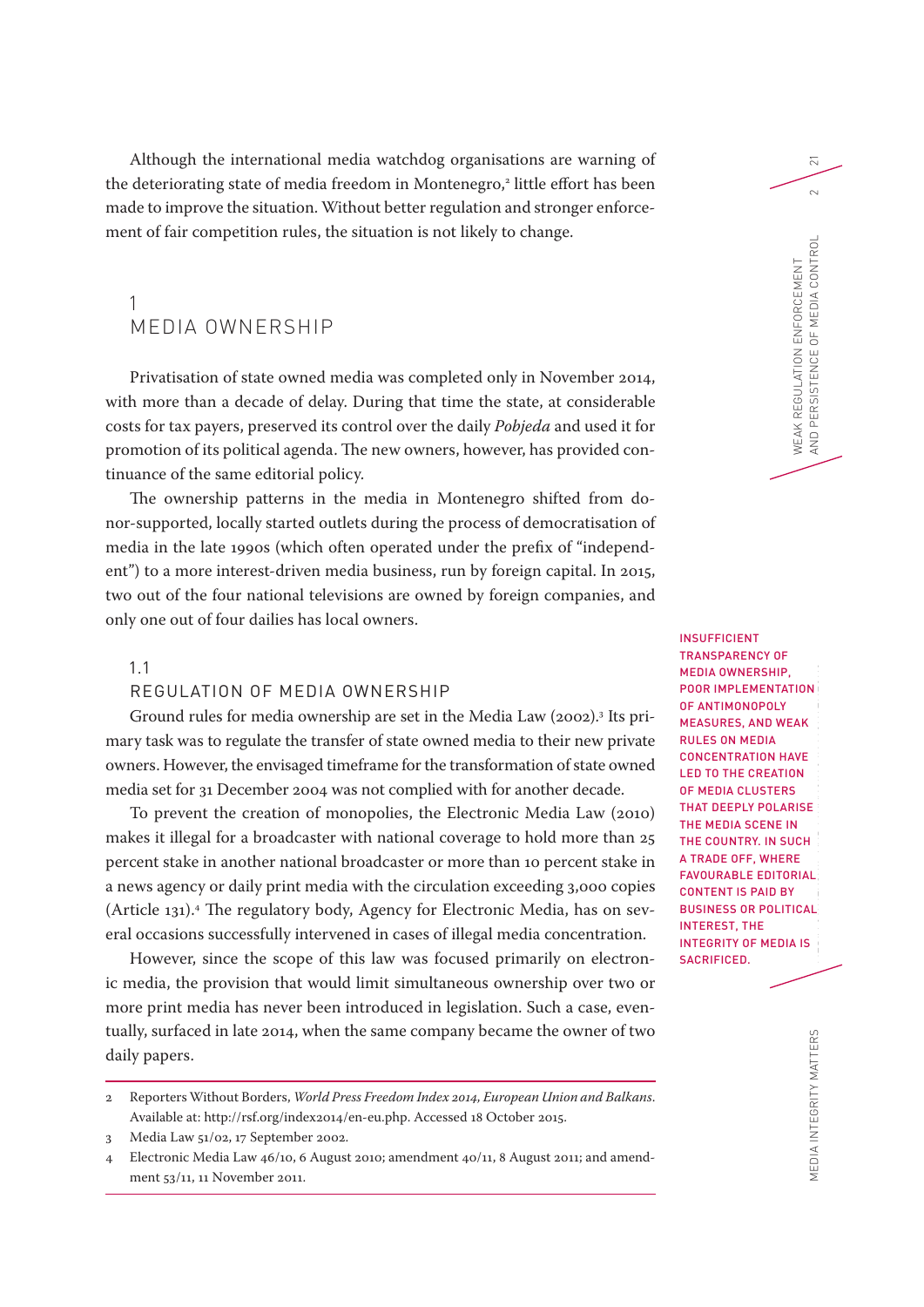## 1.2 MEDIA MARKET

## 1.2.1 **TELEVISION**

Montenegro has six national televisions including two channels of public service broadcasting *TVCG1* and *TVCG2*. The size of the Montenegrin media market has always been a limiting factor to media ventures, especially in TV business where production costs could hardly be covered by marketing revenues. Many locally started media in the era of democratisation in the late 1990s and 2000s (*TV Montena*, *TV Elmag*, *TV IN*) went bankrupt, while those which survived have turned to foreign investors. Simultaneously with the downfall of locally owned media, the regional media owners, mostly from Serbia, found fertile ground in the Montenegrin media market. With no language barriers, those media offered programs produced in Serbia, with minimum cost of local production. The audience, however, lost the considerable amount of locally relevant content.

Both *TV Pink M* and *TV Prva* entered the market as affiliates of Serbian channels, belonging to larger regional media groups – Pink Media Group, owned by Serbian media entrepreneur Željko Mitrović and Antenna Group, a media corporation founded by the Greek capital. The owners of the latter are not known to the Montenegrin public. The television operates under the company Antenna Montenegro BV, located in Amsterdam and managed by foreign individuals. According to data of the Netherlands company register,5 Antenna Montenegro BV is a granddaughter company of Antenna Group BV, registered as a financial holding, with 18 connected companies.

Both television channels rapidly gained audience share and kept their leadership position mostly by broadcasting soap operas from Latin America, India and Turkey, reality and talent shows, with local production mainly limited to news programs with pro-government oriented editorial policies and low level of audience trust.<sup>6</sup>

On the other hand *TV Vijesti* emerged as an expansion of the eponymous major national print media, with the support of the US based Media Development Investment Fund. Due to the rules on media ownership concentration in the Electronic Media Law, the original founders, Željko Ivanović, Katarina Perović*,*  Miodrag Perović and Ljubiša Mitrović transferred their shares (around 6 percent each) to the existing minor owners, Miro Perović and Slavoljub Šćekić, and to a new one – Andrej Perović*,* while keeping their managerial positions. The impact of *TV Vijesti* has been significant. In just two years as of its foundation

MEDIA INTEGRITY MATTERS  $\blacksquare$ REGIONAL MEDIA OWNERS, MOSTLY FROM SERBIA, FOUND FERTILE GROUND IN THE MONTENEGRIN MEDIA MARKET. WITH NO LANGUAGE BARRIERS, THOSE MEDIA OFFERED PROGRAMS PRODUCED IN SERBIA, WITH MINIMUM COST OF LOCAL PRODUCTION. THE AUDIENCE, HOWEVER, LOST THE CONSIDERABLE AMOUNT OF LOCALLY RELEVANT CONTENT.

WEAK REGULATION ENFORCEMENT

*NEAK REGULATION ENFORCEMENT* 

AND PERSISTENCE OF MEDIA CONTROL 3

AND PERSISTENCE

OF MEDIA CONTROL

21

 $\infty$ 

<sup>5</sup> See http://www.drimble.nl. Accessed 13 September 2015.

<sup>6</sup> OSCE and Centre for Democracy and Human Rights (CEDEM), Citizens' views on media freedoms in Montenegro, July 2012, Available at: http://www.osce.org/montenegro/97478?download=true. Accessed 17 August 2015.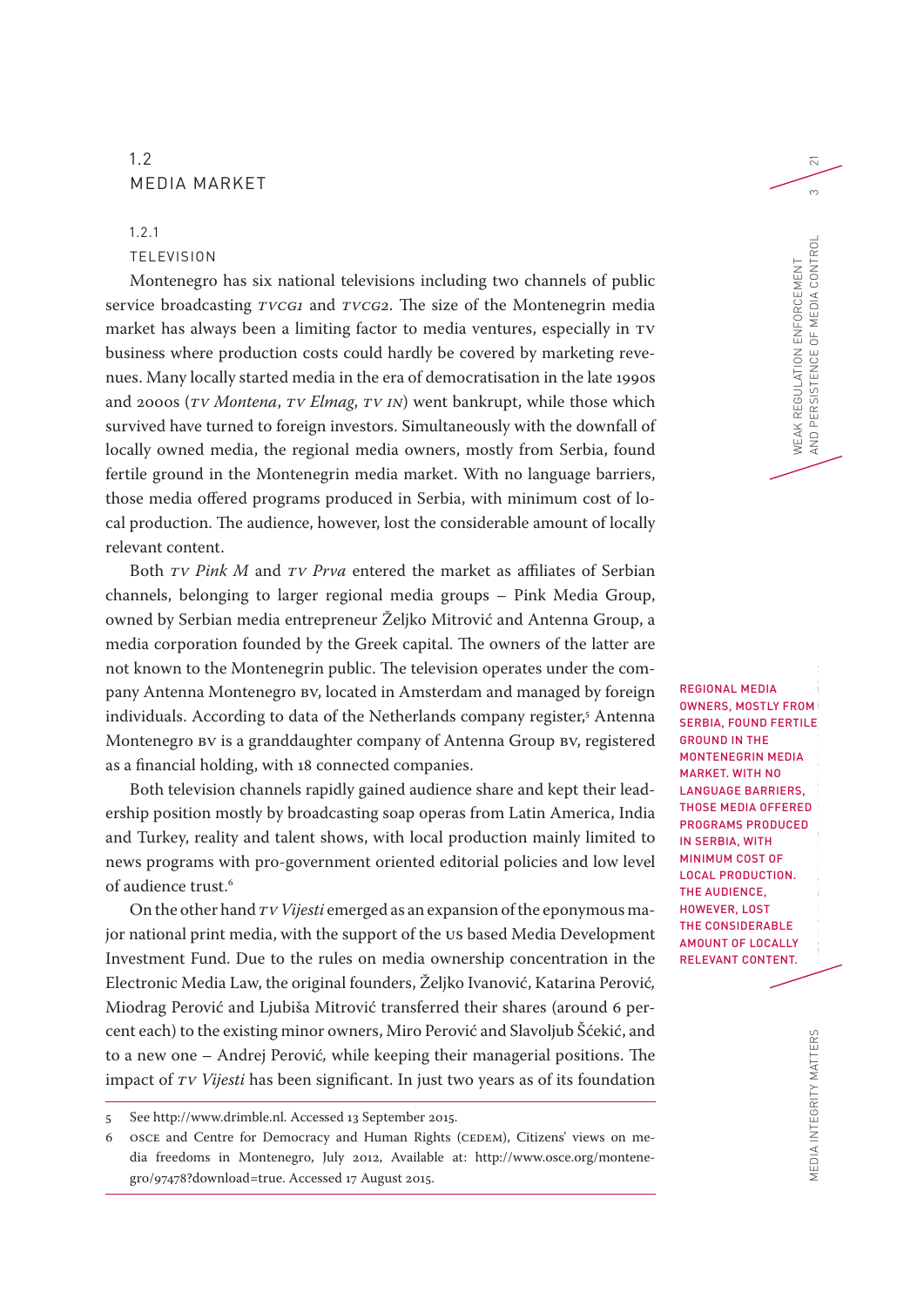(2008), the channel gained 14 percent of the audience share, all while promoting quality news programmes with elements of investigative journalism with a strong critical attitude toward the ruling regime.

*Chart 1* OWNERSHIP STRUCTURE OF TOP THREE TV CHANNELS

#### TV PINK M RTV VIJESTI TV PRVA ↑ ↑ ↑ 100% 100% PINK INTERNATIONAL COMPANY LLC, **SERBIA** MEDIA DEVELOPMENT INVESTMENT FOUND INC, NEW YORK, USA (34%) ANDREJ PEROVIĆ (21%) MIRO PEROVIĆ (20%) SLAVOLJUB ŠĆEKIĆ (11%) 12 MINOR STAKEHOLDERS (12%)  $A$ ST D.O.O. ↑ 100% ANTENNA MONTENEGRO B.V., NETHERLANDS

Source: Central Registry of Commercial Entities of the Tax Administration (CRPS), Agency for Electronic Media (AEM), and Official Gazette of Montenegro. Data were collected in September 2015.

Competition between the three channels has not produced more quality content to the benefit of the public, nor can this competition be considered fair. While the locally owned TV channels invested considerable resources to produce contents more relevant to the viewers (see Table 1), foreign owned televisions took on considerable audiences and, consequently, a considerable marketing share in the reality entertainment shows and soap operas with little or no costs of local production.

*Table 1* PERCENTAGE OF OWN PRODUCTION IN THE PROGRAMMES OF TV CHANNELS

| <b>MEDIA</b>      | 2007  | 2008  | 2009  | 2011  |  |
|-------------------|-------|-------|-------|-------|--|
| <b>TV VIJESTI</b> |       | 22.62 | 20.07 | 19.47 |  |
| <b>TV ATLAS</b>   | 18.59 | 38.47 | 14.96 | 16.91 |  |
| $\cdots$          |       |       |       |       |  |
| <b>TV PINK M</b>  | 4.07  | 10.71 | 4.79  | 5.58  |  |

Source: Agency for Electronic Media.

For that reason, at the beginning of 2012, a regulation was adopted which obliged broadcast media to air a minimum of 10 percent of their own production.7 It is not known, however, whether this rule has ever been implemented. The latest available regulator's monitoring report on the broadcasters' local production quotas is from May 2012.8 The absence of the regulator's control in

7 Agency for Electronic Media, Rules on Conditions for Defining the Content Considered as Own Production, 14 February 2012.

8 Database with the relevant reports can be accessed at: http://www.ardcg.org/index.php?option=com\_docman&task=cat\_view&gid=43&Itemid=26. Accessed 27 September 2015.

THE ABSENCE OF THE REGULATOR'S CONTROL REGARDING THE BROADCASTERS' LOCAL PROODUCTION RAISES DOUBTS OF CLIENTELISTIC TREATMENT OF THE MEDIA WITH PRO-GOVERNMENT ORIENTED EDITORIAL POLICIES.

WEAK REGULATION ENFORCEMENT

AND PERSISTENCE OF MEDIA CONTROL 4

AND PERSISTENCE OF MEDIA CONTROL WEAK REGULATION ENFORCEMENT

 $\overline{\sim}$ 

 $\overline{4}$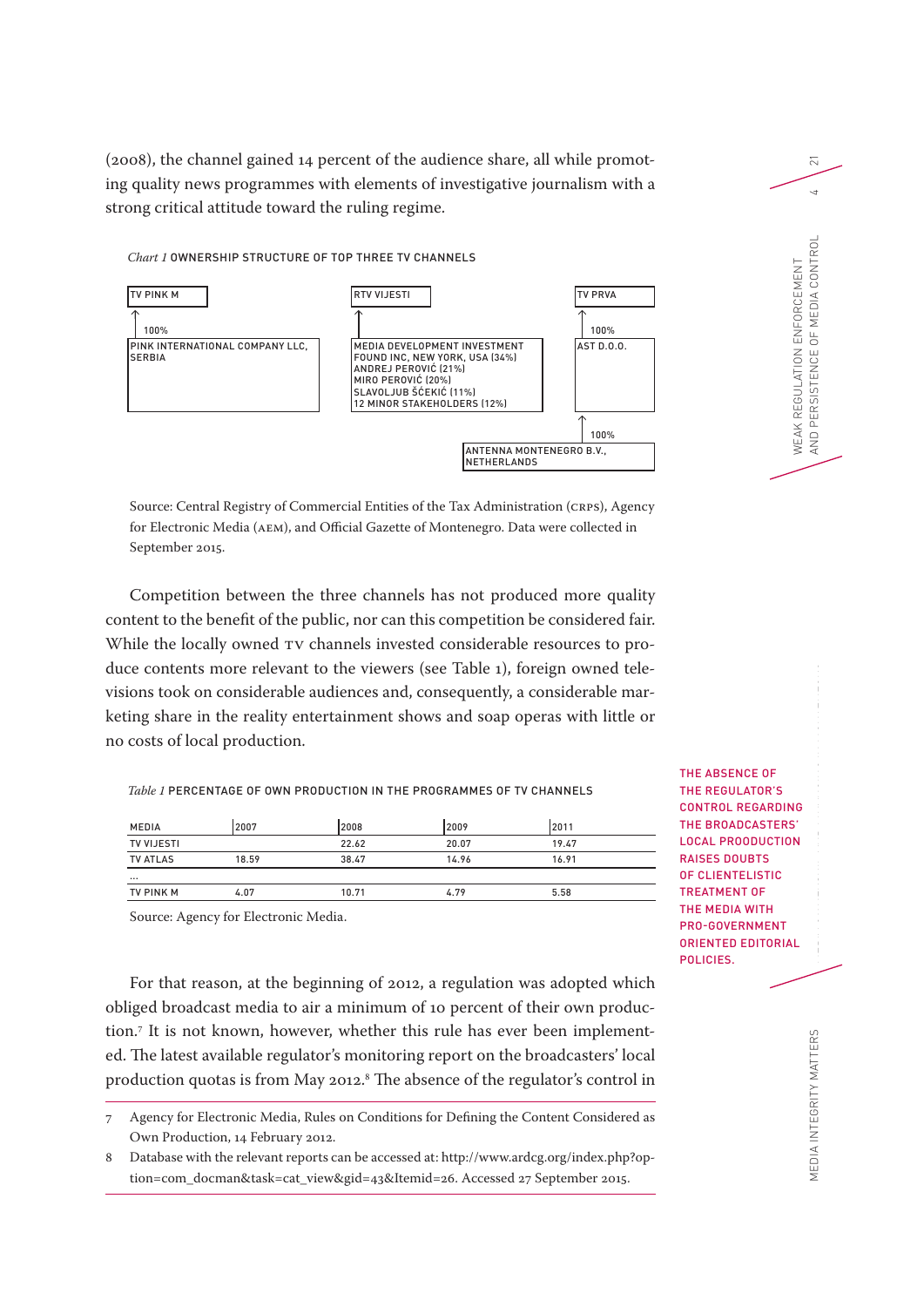this segment raises doubts of clientelistic treatment of the media with pro-government oriented editorial policies. Thus, for example, *TV Pink M* introduced in 2013 short news format "Minut-dva", broadcasted on hourly intervals, which promote the government's agenda, and, more often, smear the ruling regime opponents. One of the main focus points of this news programme is the alleged wrongdoing of their rivals – *Vijesti*.

## 1.2.2

## PRINT MEDIA MARKET

Editorial polarisation of the print media in the country to government supporters and opponents follows a similar ownership pattern as in the television market. The most influential media are those held by prominent local individuals, whose oppositional editorial policies are rivalled by foreign owned media companies close to the government.

The two most influential dailies in the country, *Vijesti* and *Dan*, both changed owners and editorial policies, but they continued to dominate the market for more than a decade. Founded in the late 1990s as rival voices of the then split Montenegrin ruling regime, one to support the idea of state independence, the other to promote the politics of Slobodan Milošević's regime in Belgrade, today, they have become united in their critical attitude to the current ruling regime of Milo Đukanović.

While *Vijesti*'s founders (Miodrag Perović, Ljubiša Mitrović, Slavoljub Šćekić, and Željko Ivanović) remained constantly present in the ownership structure of the publishing company Daily Press, the co-investors changed from the German media group Westdeutsche Allgemeine Zeitung (WAZ), which held 50 percent stake in the company during 2003–2007, to the Media Development Investment Fund based in the United States which bought 25 percent share in 2008, and the Austrian Styria Medien AG which became the owner of another 25 percent of the corporate share of the Daily Press in 2009.

VIJESTI ↑ DAILY PRESS D.O.O. VIJESTI PORTAL ↑ 30.7% 25.0% 16.0% 16.0% 12.2% **MEDIA** DEVELOPMENT INVESTMENT FUND INC, NEW YORK, USA STYRIA MEDIA INT. GMBH, AUSTRIA **ŽELJKO** LLLSKO<br>IVANOVIĆ **KATARINA** PEROVIČ L IIIRIŠA MITROVIĆ

MEDIA INTEGRITY MATTERS  $\blacksquare$ THE PARLIAMENT'S INTERFERENCE IN THE WORK OF THE REGULATOR BECAME EVEN STRONGER IN 2014. IN APRIL 2014, THE PARLIAMENT CONVENED A CONTROL HEARING OF THE AGENCY'S MANAGEMENT AND ITS COUNCIL MEMBERS WITHOUT HAVING LEGAL BASIS FOR SUCH CONTROL.

WEAK REGULATION ENFORCEMENT

WEAK REGULATION ENFORCEMENT

AND PERSISTENCE OF MEDIA CONTROL 5

AND PERSISTENCE

OF MEDIA CONTROL

 $\overline{\sim}$ 

 $\overline{5}$ 

\* DUE TO ROUNDING THE SHARES DO NOT ADD UP TO 100 PERCENT.

*Chart 2* OWNERSHIP STRUCTURE OF DAILY PRESS COMPANY\*

Source: Central Registry of Commercial Entities of the Tax Administration (CRPS). Data were collected in September 2015.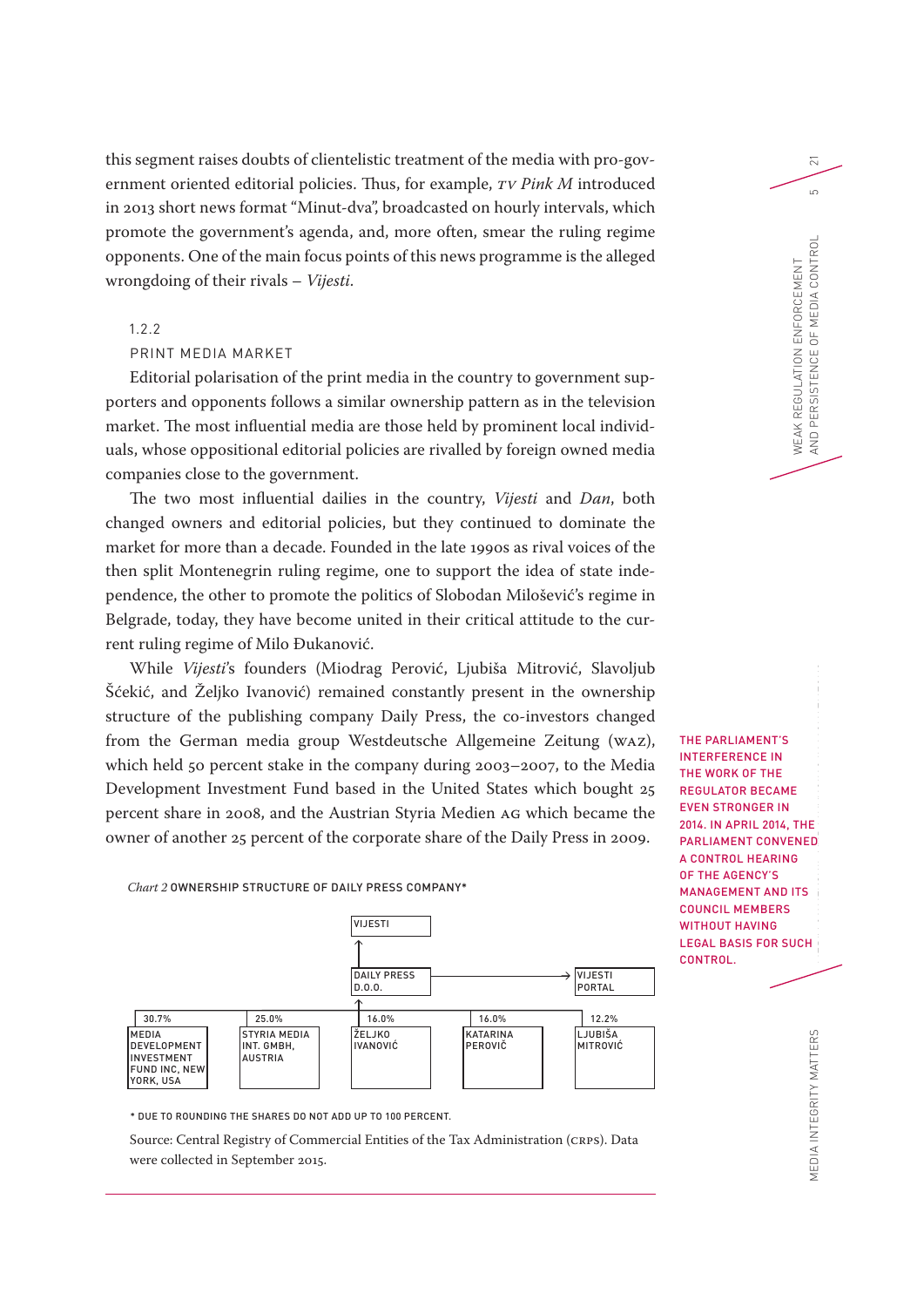*Dan*, on the other hand, never searched for investors. Its publishing company Jumedia Mont, founded with a capital of dubious origin during the Slobodan Milošević's dictatorship<sup>,</sup> remained in possession of two individuals and their families – Mladen Milutinović and Duško Jovanović. Jovanović, who acted also as editor-in-chief of *Dan*, was murdered in a drive-by shooting at the front door of the paper's offices on 28 May 2004. The case has not been fully resolved until today. Jovanović's stake at the company now belongs to his wife and son.

*Chart 3* OWNERSHIP STRUCTURE OF JUMEDIA MONT COMPANY



Source: Central Registry of Commercial Entities of the Tax Administration (CRPS). Data were collected in September 2015.

Competition to *Vijesti* and *Dan* started to build up in 2011 with the entrance of Greek capital in the media market. What started as a "completely independent business project" of start-up company Media Nea – daily *Dnevne novine,*<sup>10</sup> turned out to be the beginning of major investment of a foreign businessman already present in Montenegro. While the sole reported founder of Media Nea was Boris Darmanović, the media, however, speculated that the real investor in this media venture was a Greek businessman Viktor Restis, tenant of the Montenegrin luxury resort Sveti Stefan.<sup>11</sup> Although Darmanović refuted these reports, as of 2013, the Central Registry of Commercial Entities reports showed that the company First financial holdings, owned by Greek businessman Petros Stathis, a partner of Restis in Sveti Stefan resort, became the owner of 99,9 percent of the company. Two years later the same company bought the bankrupt state owned daily *Pobjeda*, turning both of these media into the greatest supporters of the government's agenda.

WEAK REGULATION ENFORCEMENT

AND PERSISTENCE OF MEDIA CONTROL 6

AND PERSISTENCE OF MEDIA CONTROL WEAK REGULATION ENFORCEMENT

 $\overline{\sim}$ 

 $\sim$ 

<sup>9</sup> Komnenić, "Montenegro", in *Media: The Business of Ethics, the Ethics of Business*, 2004, pp. 151–164.

<sup>10</sup> Perović-Korać, "Njihovo, a Milovo," *Monitor*, no. 1011, 24 November 2011. Available at: http://www.monitor.co.me/index.php?option=com\_content&view=article&id=3053:njihovo-a-milovo&catid=2091:broj-1101&Itemid=3315. Accessed 15 September 2015.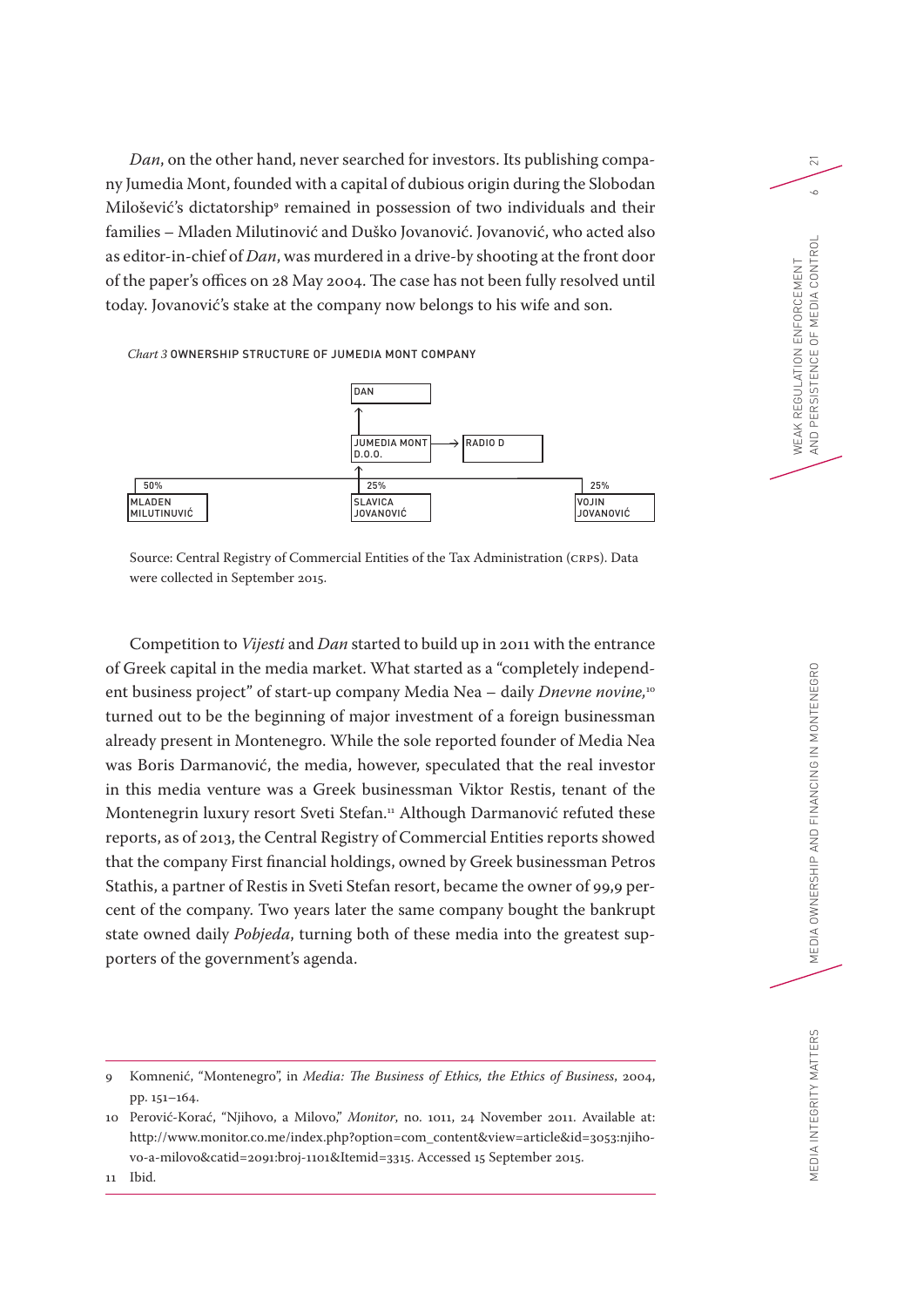*Chart 4* OWNERSHIP STRUCTURE OF DAILIES DNEVNE NOVINE AND POBJEDA



Source: Central Registry of Commercial Entities of the Tax Administration (CRPS). Data were collected in September 2015.

In addition to the four Montenegrin daily papers, there are Montenegrin editions of three dailies from Serbia (*Blic, Večernje novosti* and tabloid *Informer*).

#### 1.2.3

#### ONLINE NEWS MEDIA

The youngest media market – that of online media – has been booming rapidly over the past years. Its raising popularity, besides the speed and availability of information, has come with mainly unedited free-to-post user-generated-content sections. Anonymous comments, it turned out, opened the doors to foul language and even hate speech which further deteriorated overall media discourse in the country.

The ownership of main online news media is connected with traditional, print media, providing them with a new interactive niche for attracting more audience. Thus, the web portal *Vijesti* (*www.vijesti.me*) operates within the same company as the daily *Vijesti*, *CafédelMontenegro* (*CdM*)(*www.cdm.me*) was founded and managed by Boris Darmanović, and *Analitika* (*www.portalanalitika.me*) was founded and managed by Draško Đuranović. Later on *CdM* was bought by Media Nea and *Analitika* by First financial holdings, the company that owns Media Nea and the publisher of dailies *Dnevne novine* and *Pobjeda*. Darmanović and Đuranović became directors of *Dnevne novine* and *Pobjeda* respectively.

The online media market itself is vastly non-regulated, so there are no specific ownership rules. They are mentioned in the Electronic Media Law (2010) as "electronic publications." The law defines them as "editorially formatted web pages" and/or "portals that contain electronic versions of print media" and/or "information from the media in a way that they are available to the general public regardless of their range". The Agency for Electronic Media, however, admits that this is not enough even to define the scope of their jurisdiction, since the legal definition, as it is now, may as well refer to a Facebook page or a personal

THE ONLINE MEDIA MARKET ITSELF IS VASTLY NON-REGULATED, SO THERE ARE NO SPECIFIC OWNERSHIP RULES.

WEAK REGULATION ENFORCEMENT

AND PERSISTENCE OF MEDIA CONTROL 7

AND PERSISTENCE OF MEDIA CONTROL WEAK REGULATION ENFORCEMENT

 $\overline{\sim}$ 

 $\sim$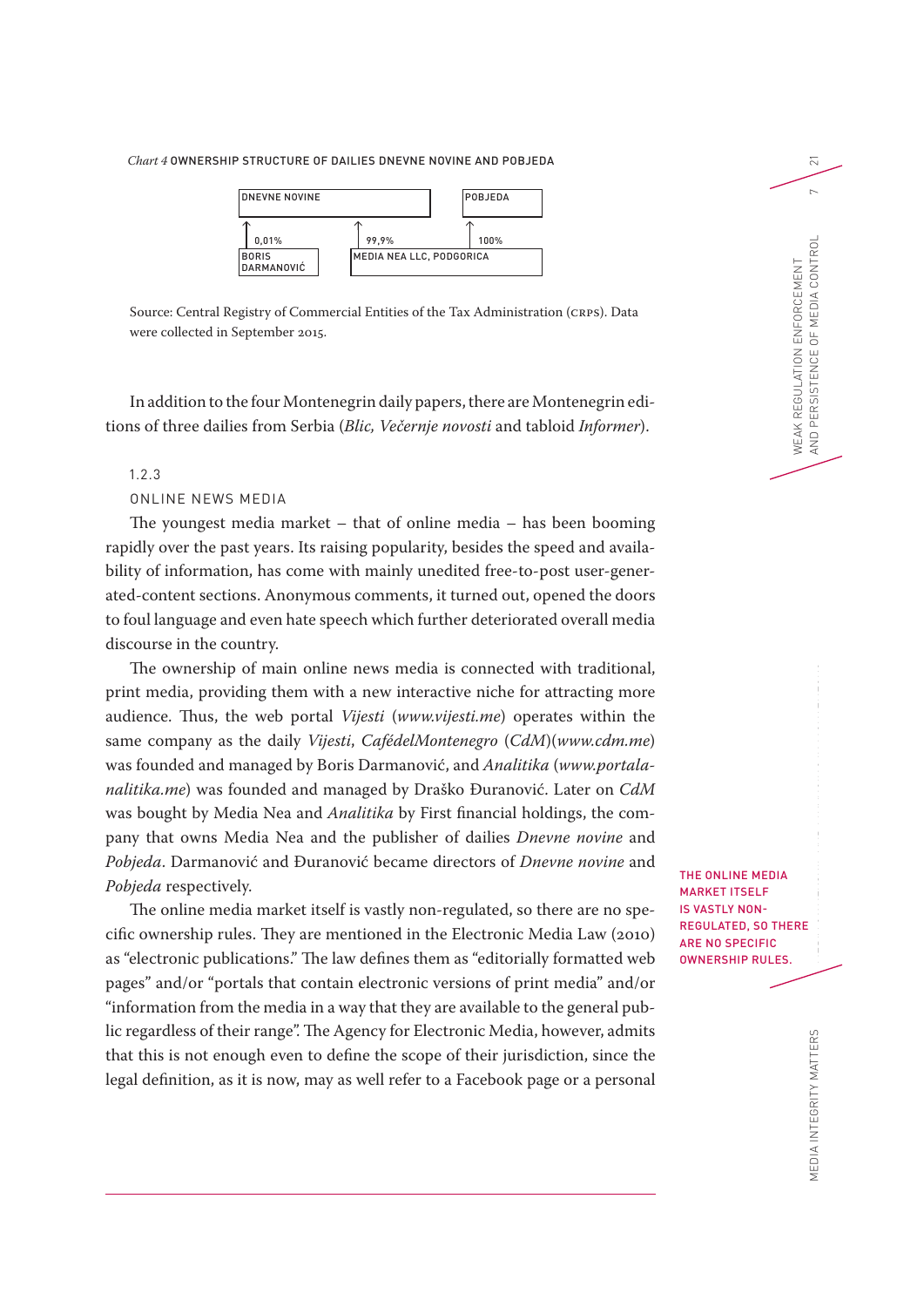blog. 12 The agency has recently started drafting by-laws that are expected to bring more order in this area.

## 1.3

### ADVERTISING AGENCIES AND MEDIA BUYING AGENCIES

The media buying market in Montenegro is completely dominated by foreign agencies, mainly affiliates of Serbian companies.

#### *Chart 5:* OWNERSHIP STRUCTURE OF TOP THREE MEDIA BUYING AGENCIES



Source: Central Registry of Commercial Entities of the Tax Administration (CRPS). Data were collected in September 2015.

Their accounts include major international advertisers which found it easier to do business through the agencies that sell media space across the region, especially considering the size of the Montenegrin market and no language barriers. This however puts the Serbian owned media in Montenegro in a favourable position, considering the existing business connections in their domicile market, where advertising services are often agreed in one, larger centre. Such ownership structures pose additional argument to the previous observation on potential clientelistic relations between the Serbian owned media and the Montenegrin government where the former are provided with favourable business environment, based on the weak enforcement of regulation, in favour of editorial contents affirmative of the ruling party's agenda. Stronger prevalence of the Serbian media coincides with the strengthening of political ties between the current political regimes of both countries, crowned by the "historic visit" of Montenegrin Prime Minister Milo Đukanović to Belgrade in 2013, after a ten-year long break. At the same time, the Montenegrin branch of *TV Pink* introduced inflammatory news contents, used primarily to smear the media opponents which nurture critical attitudes towards the Đukanović government. Simultaneously, a Serbian tabloid Informer entered the Montenegrin market with similar editorial agenda. According to Vladimir Beba Popović, former chief of the Serbian Government's Information Bureau, with close connections with both Serbian and Montenegrin Prime Ministers, *TV Pink* and tabloid

MEDIA WHICH CHOOSE THEIR LOYALTIES IN FAVOUR OF BUSINESS OPPORTUNITIES ARE READY TO PUT THE ETHICAL RULES BEHIND, THUS PROVIDING THE CONTENT THAT SERVES NOT THE INTEREST OF PUBLIC BUT POLITICAL AGENDAS.

WEAK REGULATION ENFORCEMENT

AND PERSISTENCE OF MEDIA CONTROL 8

AND PERSISTENCE OF MEDIA CONTROL WEAK REGULATION ENFORCEMENT

 $\overline{\sim}$ 

 $\infty$ 

MEDIA INTEGRITY MATTERS MEDIA OWNERS MEDIA INTEGRITY MATTERS

<sup>12</sup> Statement given by AEM's deputy director Momčilo Stojanović at the roundtable discussion »Addressing online hate speech and the role of media accountability«, held on 24 May 2013 in Podgorica.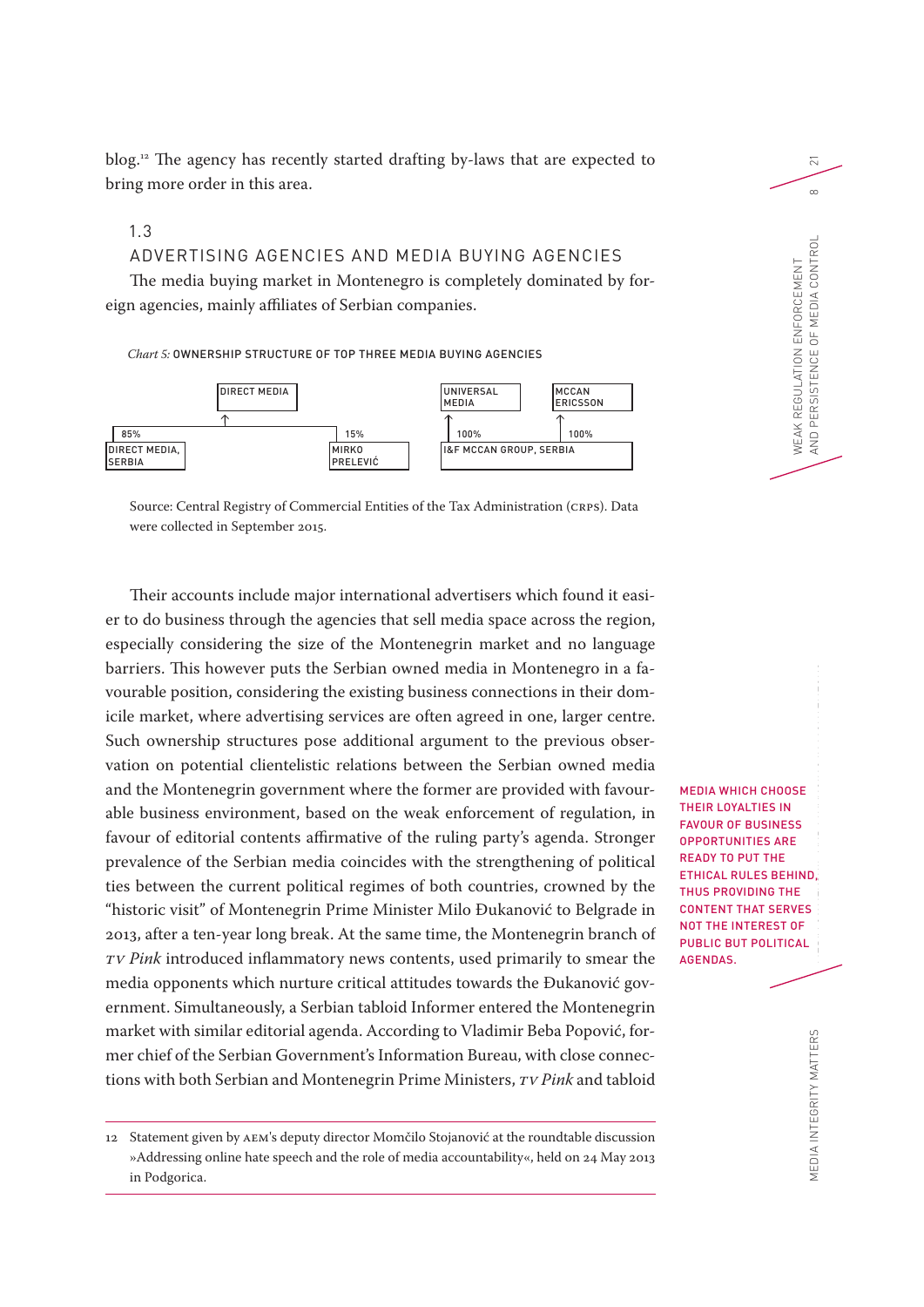*Informer*, are controlled by Vučić in Serbia and Đukanović in Montenegro. 13 Control over one part of loyal media with hostile treatments of those with opposing stances, by prime ministers in both countries, has been noticed by the 2015 Human Rights Watch report.14 In this scenario, media which choose their loyalties in favour of business opportunities are ready to put the ethical rules behind, thus providing the content that serves not the interest of public but political agendas.

## 1.4

## PRIVATISATION AND INTERESTS OF FOREIGN INVESTORS

It took 10 years more than legally allowed for the government to privatise *Pobjeda*. During this period the state aid to this newspaper amounted to almost 6 million euro, in addition to covering multimillion losses of the company during the years. Three privatisation tenders (2007, 2008, and 2011) failed. During this decade, the government increased its ownership stake by underwriting the company's tax debts. Run by the state, the editorial policy served the interest of the ruling regime, promoting their agenda and campaigning against their political opponents. The fiercest campaign in the media sector was the one against their media rival *Vijesti* in the period between 2009 and 2013 when the *Pobjeda*'s editor-in-chief was Srđan Kusovac, who was appointed Chief of the Government's Bureau for Public Relations in 2013.

Bankruptcy of this media – although expected long ago – was declared only in 2014, and then sold in direct negotiation procedure for around 700,000 euro to the Greek company Media Nea, which in Montenegro already owned *Dnevne novine*. The Greek investors do not have obvious business interests from these acquisitions since the papers do not make any profit to them. Their business in Montenegro lays in tourism. Greek businessman Petros Stathis, who is the registered owner of a company that owns two dailies, is also the owner of Adriatic Properties, a company that manages the luxury resort Sveti Stefan. In July 2015, Stathis bought a 75 percent stake in HIT Montenegro, the owner of the Maestral Hotel and Casino in Budva, thus creating an unprecedented tourist business empire in the exclusive part of Montenegrin coast. Although Stathis, with his brother Teofanis, represents the company Adriatic Properties which manages the mentioned resorts, its end owner is not known. According to the registry of the commercial court, the founder of the Adriatic Properties is an off-shore company Aidway Investment Limited, registered in the British Virgin Islands.

IT IS HIGHLY UNLIKELY THAT MEDIA ACQUISITIONS OF THE GREEK INVESTORS IN MONTENEGRO ARE THEIR PRIMARY BUSINESS INTEREST. FOR THE TIME BEING THEY SECURED **CONTINUATION** OF FAVOURABLE EDITORIAL POLICY TO THEIR PARTNERS IN THE GOVERNMENT AS THE LANDLORDS OF NATIONAL RESOURCES RENTED FOR THEIR EXPLOITATION.

WEAK REGULATION ENFORCEMENT

WEAK REGULATION ENFORCEMENT<br>AND PERSISTENCE OF MEDIA CONTROL

AND PERSISTENCE OF MEDIA CONTROL 9

 $\overline{\sim}$ 

 $\circ$ 

<sup>13</sup> See interview with Vladimir Beba Popović in Utisak nedelje, a show produced by the Serbian broadcaster *TV B92*, 29 June 2014. Available at: https://www.youtube.com/watch?v=p0YbwhYis1w. Accessed 13 August 2015.

<sup>14</sup> Human Rights Watch, *A difficult profession: Media Freedom Under Attack in the Western Balkans*, July 2015. Available at: https://www.hrw.org/sites/default/files/report\_pdf/balkans0715.pdf. Accessed on 27 October 2015.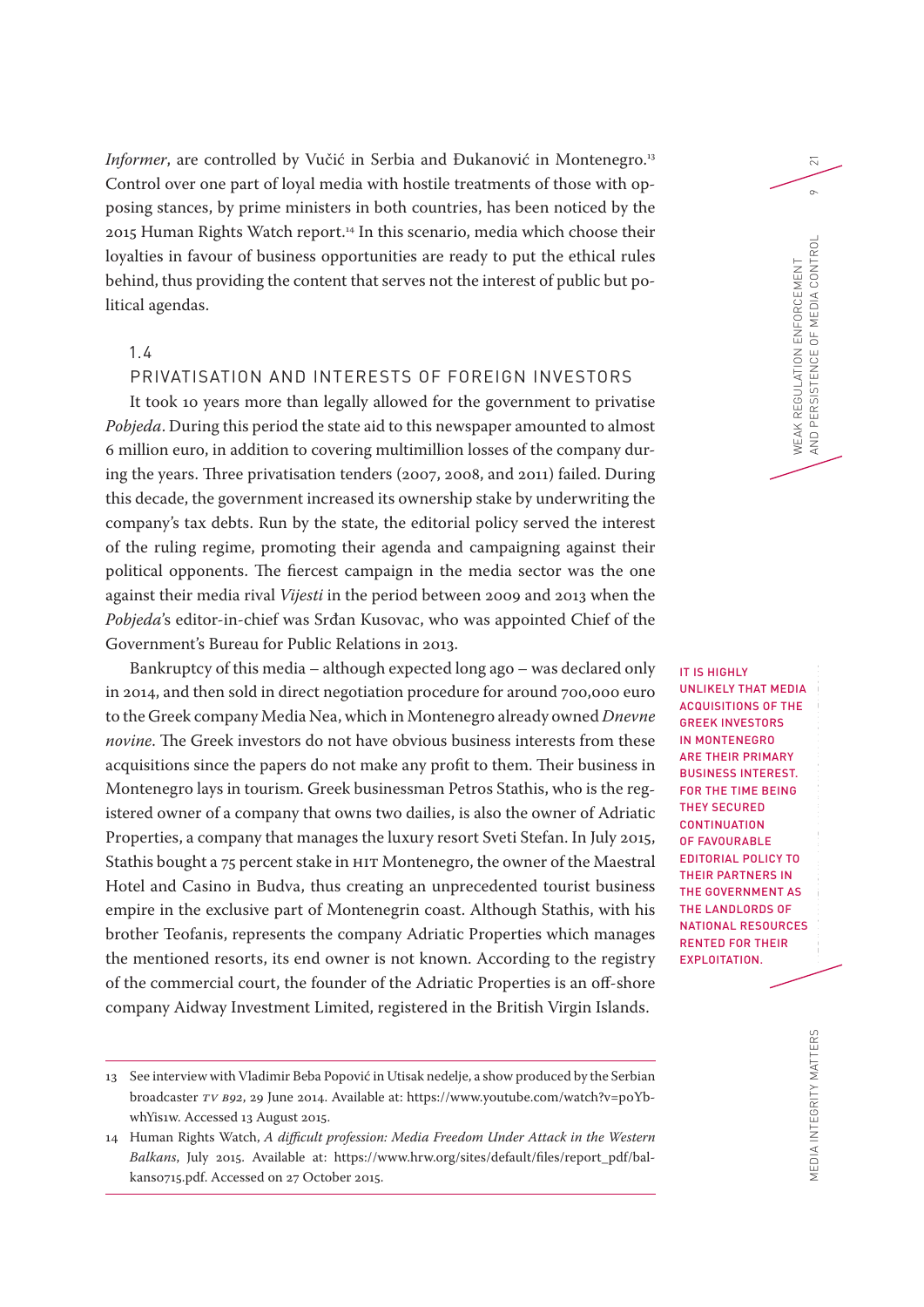It is highly unlikely that media acquisitions of the Greek investors in Montenegro are their primary business interest. For the time being they secured continuation of favourable editorial policy to their partners in the government as the landlords of national resources rented for their exploitation.

## 1.5

## LIMITATION OF THE OWNERSHIP REGULATION IN PRACTICE

Officially, there is no illegal media concentration on the Montenegro media market according to the current legislation. However, media discourse in the country is filled with terms of "media mob" (coined by the Prime Minister referring to *Vijesti*),<sup>15</sup> and "second family" (referring to the same media concern) as opposed to "the first family" of Đukanović. Both "families" have their stakes in the banking sector.<sup>16</sup>

This rivalry has greatly contributed to the strong polarisation of the Montenegrin media and it has centralised the focus of their editorial policies to supporters and opponents of the Đukanović's regime, at the expense of accuracy, relevance and respect for public interest. Within the scope of the impotence of the existing regulation, both centres have developed a network of cross-owned media outlets.

New rules on media concentration introduced by the Electronic Media Law (2010) have been successfully applied, as seen in the case of *TV Vijesti* and Daily Press, a publisher of the daily *Vijesti*. In order to comply with the law, the owners transferred the shares mostly to their relatives, employees and other connected persons, but they kept their management position (see Chart 6).

If the purpose of the law was to limit the excessive control over the media, then the effects of these rules are questionable.

15 Portal Analitika, "ĐUKANOVIĆ: Pozitivnu osnovala medijska mafija da bi odbranila svoj kriminal," 21 November 2013. Available at: http://portalanalitika.me/clanak/124117/ dukanovic-pozitivnu-osnovala-medijska-mafija-da-bi-odbranila-svoj-kriminal. Accessed 15 September 2015.

16 Ownership of *Vijesti* daily and TV channel is most strongly connected with Miodrag Perović, influential figure in public life in Montenegro. He is known as a political opinion maker who was a founder of several media in the 1990s remembered for their anti-war campaigns, but whose influence is also exerted through his family. His sister Milka Ljumović was the founder of a successful bank Crnogorska komercijalna banka (CKB), which was sold to Hungarian OTP Group in late August 2006 for 105 million euro. In 2013, several members of the same family founded another bank – Lovćen banka. Six members of the families Perović and Ljumović have ownership stake in the mentioned media. On the other hand, the Đukanović family owns the rival Prva banka Crne Gore.

THIS RIVAL RY HAS GREATLY CONTRIBUTED TO THE STRONG POLARISATION OF THE MONTENEGRIN MEDIA AND IT HAS CENTRALISED THE FOCUS OF THEIR EDITORIAL POLICIES TO SUPPORTERS AND OPPONENTS OF THE ĐUKANOVIĆ'S REGIME, AT THE EXPENSE OF ACCURACY, RELEVANCE AND RESPECT FOR PUBLIC INTEREST.

WEAK REGULATION ENFORCEMENT

AND PERSISTENCE OF MEDIA CONTROL 10

AND PERSISTENCE OF MEDIA CONTROL *NEAK REGULATION ENFORCEMENT* 

 $\overline{\sim}$ 

 $\supseteq$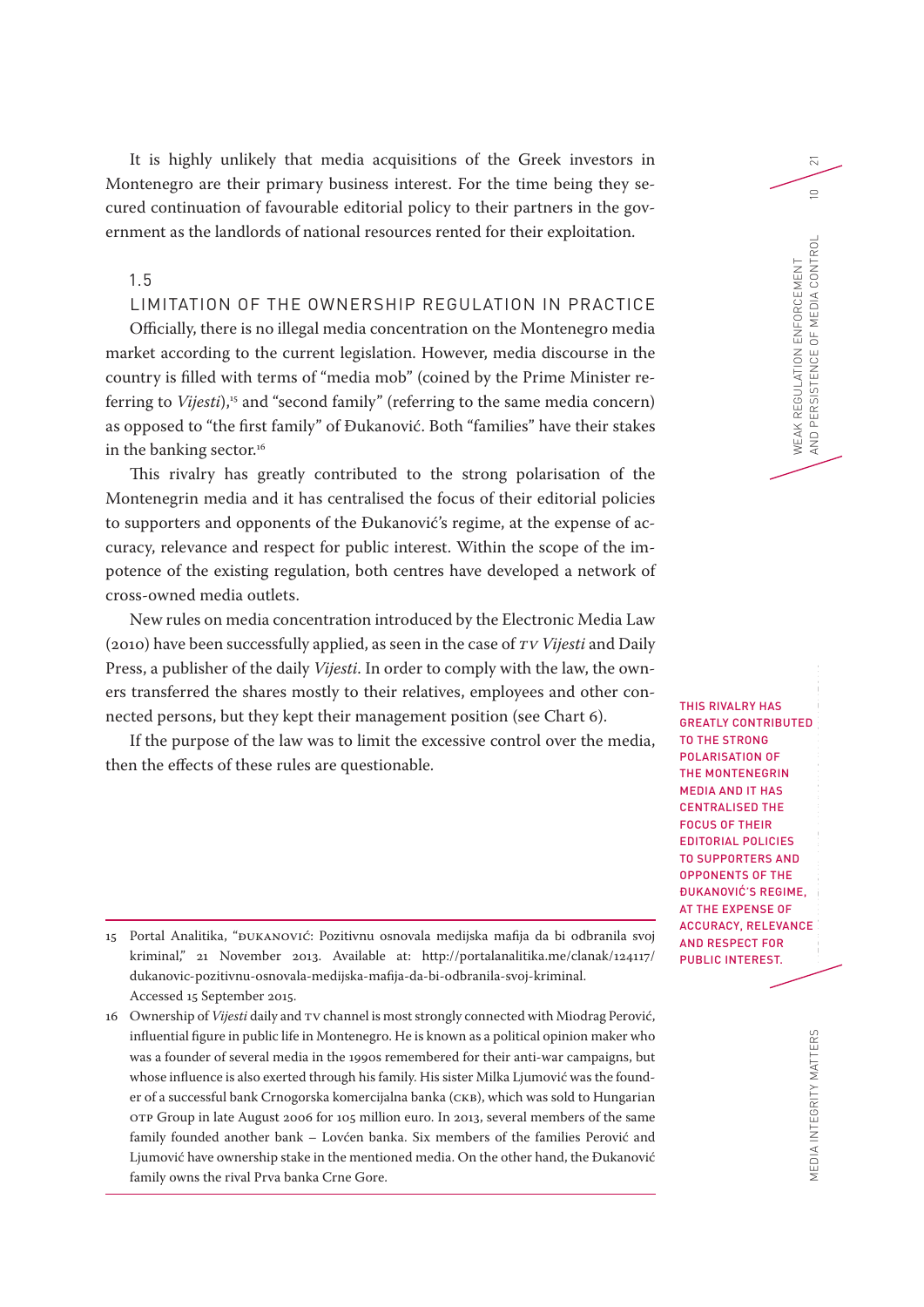#### *Chart 6* FIRST EXAMPLE OF CROSS-OWNERSHIP IN THE MEDIA IN MONTENEGRO



Source: Central Registry of Commercial Entities of the Tax Administration (CRPS). Data were collected in September 2015.

Even more serious problem is the absence of the media concentration regulation in cases of print media. The scenario feared by supporters of the abandoned draft law on media concentration which envisaged those rules is that one owner could have all Montenegrin dailies. Now this scenario is getting closer to reality.17 Since 2014, two out of four Montenegrin dailies have had the same owner. At the same time, unregulated market of online media makes additional space for concentration of media power. In that way, the previously mentioned owner of two dailies has also become the owner of two influential news web portals. The chart below shows how the co-owner and executive director of *Dnevne novine*, Boris Darmanović, also owned web news portal *CdM*, and how the executive director of *Pobjeda*, Draško Đuranović owned portal *Analitika* which he eventually had sold to the same Greek owner who appointed him to manage *Pobjeda*. The control over editorial policy has never changed, which illustrates the fact that even after the sale of *Analitika*, the portal is managed by Đuranović's wife Tinka.

MEDIA INTEGRITY MATTERS  $\blacksquare$ SINCE 2014, TWO OUT OF FOUR MONTENEGRIN DAILIES HAVE HAD THE SAME OWNER. AT THE SAME TIME, UNREGULATED MARKET OF ONLINE MEDIA MAKES ADDITIONAL SPACE FOR CONCENTRATION OF MEDIA POWER. IN THAT WAY, THE OWNER OF TWO DAILIES HAS ALSO BECOME THE OWNER OF TWO INFLUENTIAL NEWS WEB PORTALS.

MEDIA INTEGRITY MATTERS

 $\overline{\sim}$  $\equiv$ AND PERSISTENCE OF MEDIA CONTROL 11 AND PERSISTENCE OF MEDIA CONTROL WEAK REGULATION ENFORCEMENT WEAK REGULATION ENFORCEMENT

<sup>17</sup> Perović-Korać and Radulović, "Bez jasnih pravila," *Monitor*, no. 1012, 12 March 2010. Available at: http:// www.monitor.co.me/index.php?option=com\_content&view=article&id=1547:bez-jasnih-pravila-&catid=1049:broj-1012&Itemid=2049. Accessed 15 September 2015.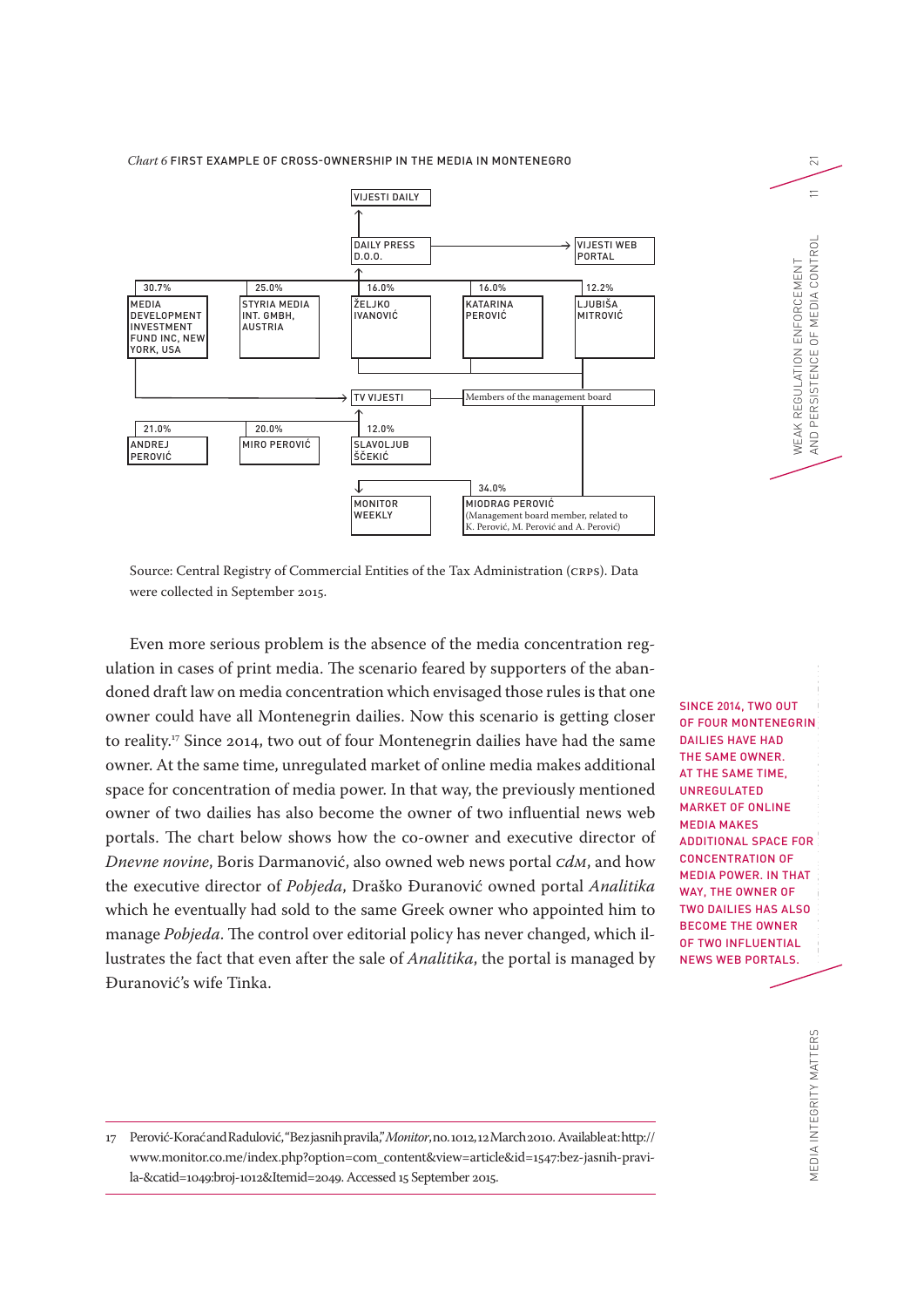#### *Chart 7* SECOND EXAMPLE OF CROSS-OWNERSHIP IN THE MEDIA IN MONTENEGRO



Source: Central Registry of Commercial Entities of the Tax Administration (CRPS). Data were collected in September 2015.

# $\mathcal{P}$ MEDIA FINANCES

In order to protect media pluralism, the state has in the past provided direct help to the media through the debt relief schemes and lower VAT rates for print media (7 percent instead of 19). However, the media business in Montenegro has always been a survival struggle. To make it more difficult, many market rules are bent to suit the interest of those in power, especially when there is no regulation whatsoever on state advertising, and no efficient monitoring of the media market by competition authorities.

## 2.1

### TRANSPARENCY OF MEDIA MARKET

Media finances have never been the subject of specific media regulation, and media themselves have mainly kept it a secret. As a result of the national campaign for combating grey economy, in 2014 the Tax Administration started publishing on their website financial statements of all registered companies, including the media. Those data confirmed the reports of poor economic performance in the media sector, even amongst the biggest players.

MEDIA INTEGRITY MATTERS  $\blacksquare$ IN ORDER TO PROTECT MEDIA PLURALISM, THE STATE HAS IN THE PAST PROVIDED DIRECT HELP TO THE MEDIA THROUGH THE DEBT RELIEF SCHEMES AND LOWER VAT RATES FOR PRINT MEDIA (7 PERCENT INSTEAD OF 19). HOWEVER, THE MEDIA BUSINESS IN MONTENEGRO HAS ALWAYS BEEN A SURVIVAL STRUGGLE. TO MAKE IT MORE DIFFICULT, MANY MARKET RULES ARE BENT TO SUIT THE INTEREST OF THOSE IN POWER, ESPECIALLY WHEN THERE IS NO REGULATION WHATSOEVER ON STATE ADVERTISING, AND NO EFFICIENT MONITORING OF THE MEDIA MARKET BY COMPETITION AUTHORITIES.

WEAK REGULATION ENFORCEMENT

AND PERSISTENCE OF MEDIA CONTROL 12

AND PERSISTENCE OF MEDIA CONTROL VEAK REGULATION ENFORCEMENT

 $\overline{\sim}$ 

 $\supseteq$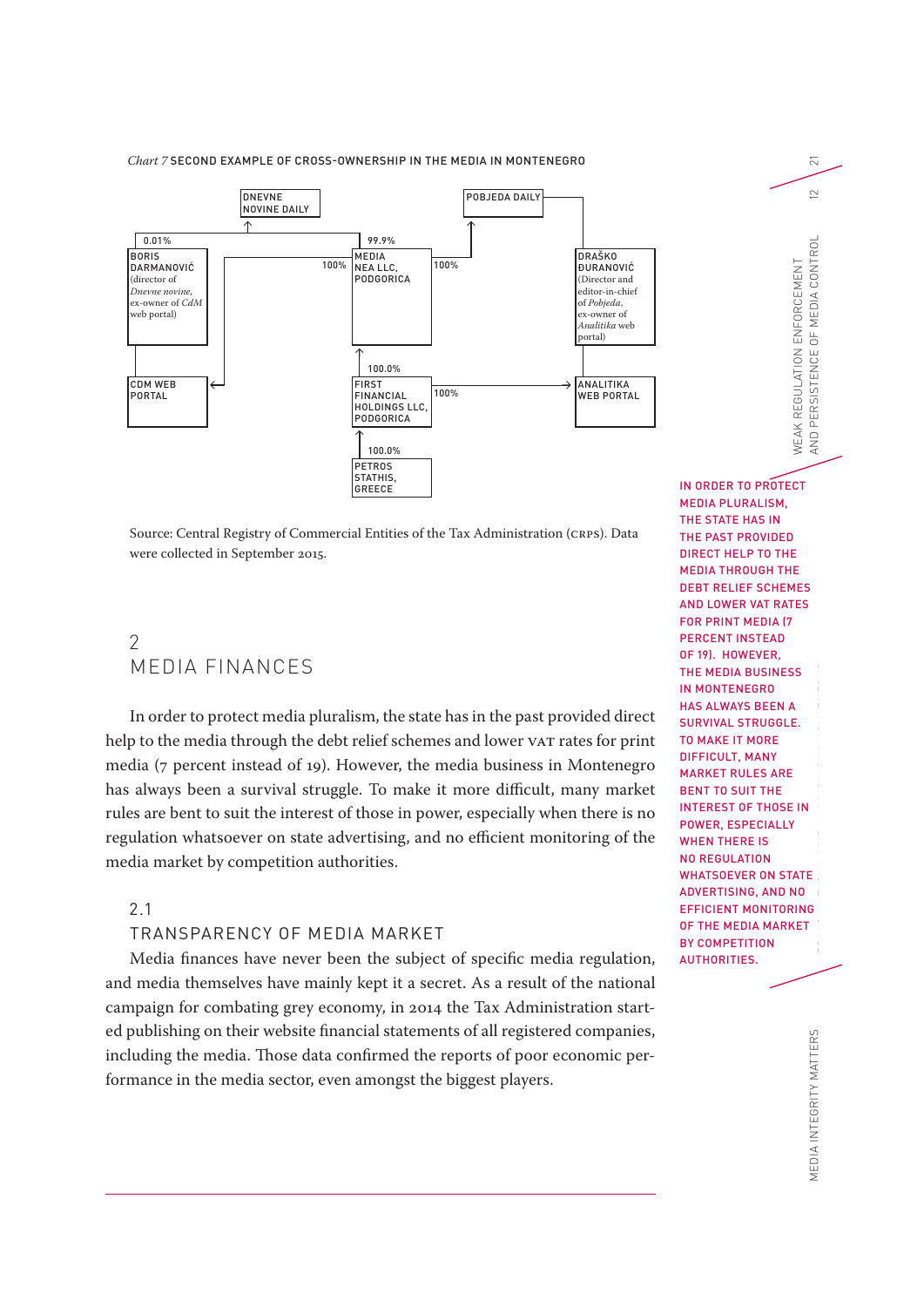#### *Table 2* FINANCIAL RESULTS OF MAJOR TV CHANNELS IN 2014 (IN EUR)

| <b>TV CHANNEL</b>                                                                      | <b>TOTAL REVENUES</b> | MARKETING/SALES<br><b>REVENUESI</b> | <b>NET RESULT</b> |
|----------------------------------------------------------------------------------------|-----------------------|-------------------------------------|-------------------|
| RTCG*                                                                                  | 13,040,581            | 1,534,752                           | $-158,400$        |
|                                                                                        | BUDGET: (10,482,440)  |                                     |                   |
| <b>TV PINK M</b>                                                                       | 2,070,635             | 1,807,548                           | 226,338           |
| <b>TV VIJESTI</b>                                                                      | 1,701,667             | 1,684,457                           | $-1,055,886$      |
| <b>TV PRVA</b>                                                                         | 1,189,810             | 1,189,810                           | $-272,103$        |
| <b>TV ATLAS</b>                                                                        | 723.048               | 715.318                             | $-663,316$        |
| * DATA FOR RTCG INCLUDE ALL PARTS OF THE PUBLIC BROADCASTER. NOT ONLY ITS TV CHANNELS. |                       |                                     |                   |

Source: Tax Administration of Montenegro.

#### *Table 3* FINANCIAL RESULTS OF MAJOR DAILIES IN 2014 (IN EUR)

| DAILY                                   | <b>TOTAL REVENUES</b> | MARKETING/SALES<br><b>REVENUES</b> | <b>NET RESULT</b> |
|-----------------------------------------|-----------------------|------------------------------------|-------------------|
| <b>DAN</b><br><b>INCLUDING RADIO DI</b> | 3,769,436             | 3,582,925                          | 33,248            |
| <b>VIJESTI</b>                          | 3.406.445             | 3.314.752                          | $-249,146$        |
| POBJEDA*                                | 176.319               | 175.833                            | 28,533            |
| <b>DNEVNE NOVINE</b>                    | 771.138               | 771.138                            | $-107,979$        |

\* DATA AVAILABLE FOR DECEMBER 2014 ONLY.

Source: Tax Administration of Montenegro.

The publication of the companies' financial reports contributed to the transparency of the media market. However, further measures are necessary to ensure basic preconditions for a sound media market competition.

The print media registry kept by the Ministry of Culture is not public, and partial data on publishing companies are available only through the Central Registry of Commercial Entities of the Tax Administration (CRPS). Also, there are no reliable, verifiable data on media circulation and sold copies. Although the Media Law (2002) requires from publishers to publicise the circulation of each printed issue, this rule has never been obeyed. The best estimate is that the combined circulation of dailies is around 25,000, with *Dan* selling 8–9,000, *Vijesti* 6,000, *Dnevne novine* 4-5,000, and *Pobjeda* 2-3,000 copies,<sup>18</sup> at the average price of 0.7 euro.

The estimated circulation data, however, varies from trends in the audience trust. According to a research from May 2014 conducted by Ipsos Strategic Marketing and commissioned by *Vijesti*, 19 this daily enjoys 45 percent of readers' trust, followed by *Dan* (20 percent), *Pobjeda* (10 percent), and *Dnevne* 

18 These estimates are based on combined data obtained from marketing agencies and publishers.

MEDIA INTEGRITY MATTERS  $\blacksquare$ THE PUBLICATION OF THE COMPANIES' FINANCIAL REPORTS CONTRIBUTED TO THE TRANSPARENCY OF THE MEDIA MARKET. HOWEVER, FURTHER MEASURES ARE NECESSARY TO ENSURE BASIC PRECONDITIONS FOR A SOUND MEDIA MARKET COMPETITION. ALSO, THERE ARE NO RELIABLE, VERIFIABLE DATA ON MEDIA CIRCULATION AND SOLD COPIES.

WEAK REGULATION ENFORCEMENT

AND PERSISTENCE OF MEDIA CONTROL 13

AND PERSISTENCE OF MEDIA CONTROL WEAK REGULATION ENFORCEMENT

 $\overline{\sim}$ 

 $\infty$ 

<sup>19</sup> Radulović, "Brend Vijesti najsnažniji u Crnoj Gori," *Vijesti* Portal, 3 May 2014. Available at: http://www.vijesti.me/vijesti/brend-vijesti-najsnazniji-u-crnoj-gori-205676. Accessed 25 August 2015.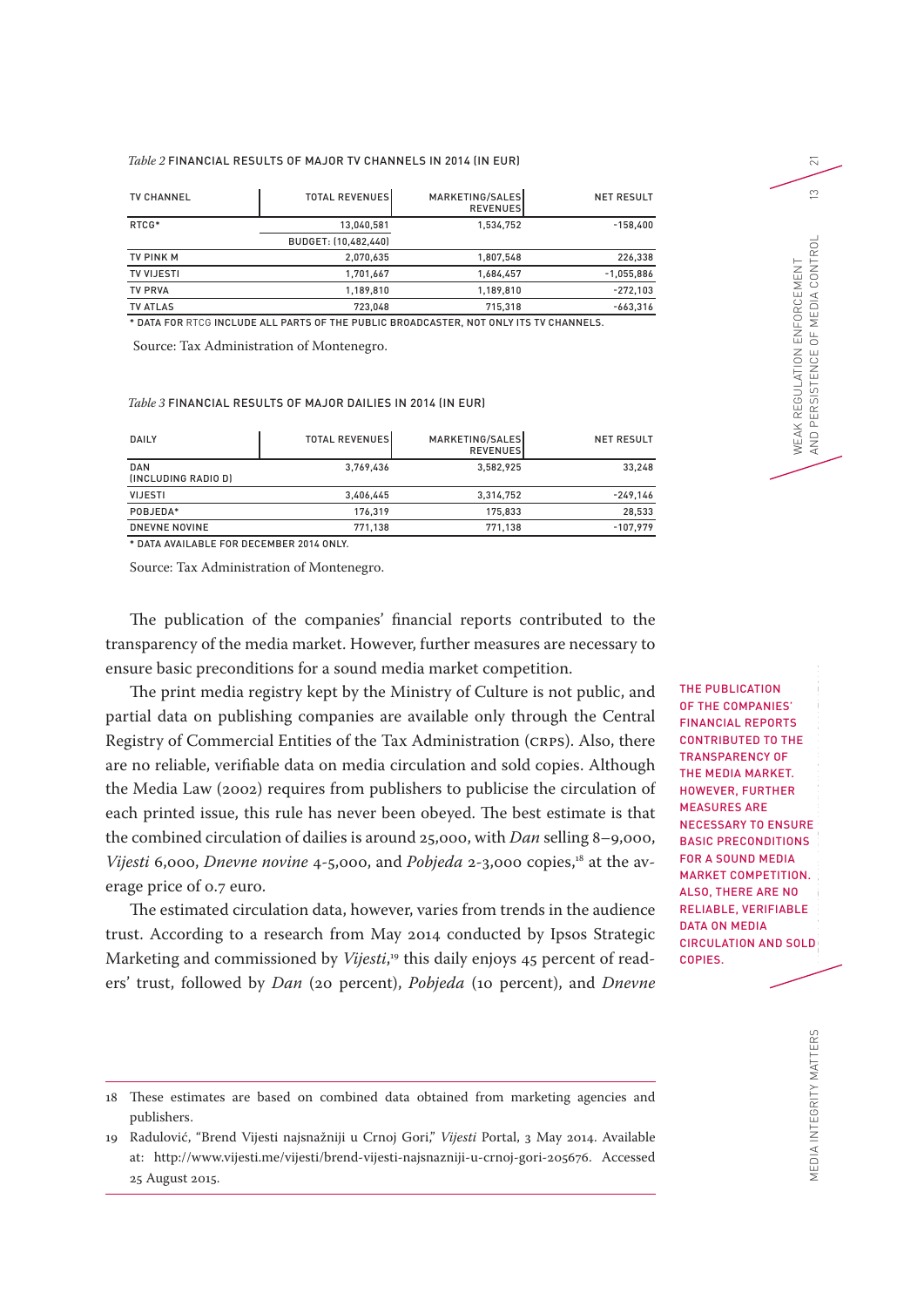*novine* (5 percent). Very similar results were recorded in a 2012 OSCE funded poll,<sup>20</sup> conducted by the Centre for Democracy and Human Rights (CEDEM).

Audience research is rare and sporadic. Due to the small size of the market, people-metering is not used. Ipsos Strategic Marketing conducts sporadic surveys, but the results are not available to the public. Audience is familiar with media ratings only when the media publish them, but recently Ipsos Strategic Marketing in partnership with Telekom data centre who monitors viewership of their IPTV service, banned their media clients from publishing the audience survey results. However, according to available data, the three leading positions have remained the same for the past several years.

*Table 4* AUDIENCE SHARE OF MAJOR TV CHANNELS

| <b>TV PINK M</b> | ur c  |      | <b>PRVA</b> |
|------------------|-------|------|-------------|
| 23.5%            | 12.8% | 1.9% | 10.5%       |

Source: IPTV, 1 -19 May 2015. By courtesy of a marketing agency that wished to remain anonymous.

The ratings are, however, drastically different from the figures on audience trust, which was regularly measured by CEDEM until 2012.

#### *Table 5* AUDIENCE TRUST IN MAJOR TV CHANNELS

| <b>TV VI</b> | . VCG 1 | <b>PINK M</b> | <b>PRVA</b> |
|--------------|---------|---------------|-------------|
| 50.8%        | .5%     | 8.5%          | 3.7%        |

Source: CEDEM, Political Public Opinion in Montenegro, September 2012.<sup>21</sup>

The reasons for these discrepancies are twofold and show the negative patterns both among consumers and the media market. First, the audience in Montenegro rather choose the media according to their political affiliation, even when it is aware of the lesser quality of information provided and their general professional standards. On the other hand, the audience shares of TV channels are based on popularity of their entertainment program, where little is invested in relevant informative contents.

<sup>20</sup> OSCE and CEDEM, *Citizens' views on media freedoms in Montenegro*, July 2012, Available at: http://www.osce.org/montenegro/97478?download=true. Accessed on 25 August 2015.

<sup>21</sup> Available at: http://www.cedem.me/en/programi/istraivanja-javnog-mnjenja/political-publicopinion/send/33-political-public-opinion/1145-political-public-opinion-september-2012. Accessed 15 August 2015.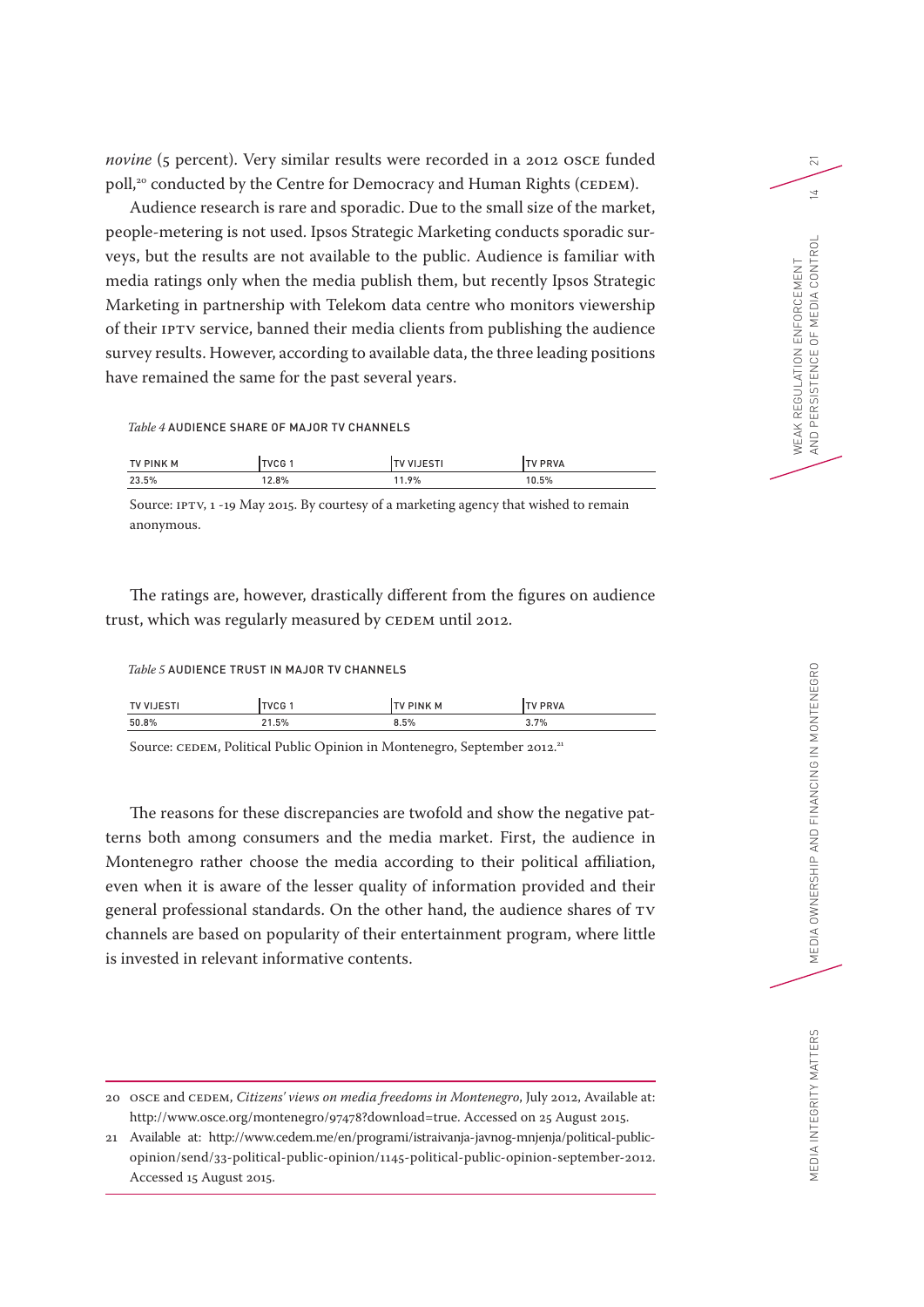#### 2.2

#### STATE FINANCING IN THE MEDIA

There are no data on volume and share of state advertising, or use of public money per media outlet, since there is no regulation in force that covers this issue. The only attempt to collect and summarise these data is seen in the annual reports of the NGO Centre for Civic Education (CCE) which they started publishing in 2011.<sup>22</sup> Their latest report for 2013, made on the basis of data collected from 67 percent of all national and local authorities, showed that the state has spent over 2.2 million euro on advertising. Around 60 percent of this money went directly to the media, while the rest was paid to production and advertising companies. The report concludes that the distribution manner of these funds poses a potential threat to media competition. The report shows that the majority of advertising money went to *RTCG*, then to the (at that time) stateowned daily *Pobjeda*, and to the local media controlled by local governments considering their political and pro-government affiliations. On the other hand, the state has spent only two percent of the total amount on *TV Vijesti* and daily *Vijesti* even though they are among the top three most influential media in Montenegro,<sup>23</sup> however with strong anti-government editorial policies.

The pattern of political clientelism can also be observed in the data compiled by the National Electoral Commission on the political parties' expenditures for media campaigns for the local elections held in 2014.<sup>24</sup> According to that report, the opposition parties clearly supported *TV Vijesti*, while on the other hand, the ruling Democratic Party of Socialists (DPS) spent their entire advertising funds in *TV Prva* and *TV Pink M*, whose editorial policy is close to the government.

One of the CCE researchers, Ana Vujošević, said that according to new data they collected the pattern has not changed much in 2014. "Trends have not changed. What did change for worse is the willingness of state institutions to make the requested data available. When we started the monitoring in 2010, all bodies would give us data without any problems – probably because they did not understand why we were asking for them. However, when we started to publish our reports, the resistance grow stronger," she said.<sup>25</sup> They normally wait for the state bodies' answers for 89 days on average.

The state is already financing the public service broadcaster *RTCG* with approximately 10 million euro annually (1.2 percent of the state budget), which is

24 See http://dik.co.me. Accessed 17 July 2015.

MEDIA INTEGRITY MATTERS  $\blacksquare$ THERE ARE NO DATA ON VOLUME AND SHARE OF STATE ADVERTISING, OR USE OF PUBLIC MONEY PER MEDIA OUTLET, SINCE THERE IS NO REGULATION IN FORCE THAT COVERS THIS ISSUE.

WEAK REGULATION ENFORCEMENT

AND PERSISTENCE OF MEDIA CONTROL 15

AND PERSISTENCE OF MEDIA CONTROL *NEAK REGULATION ENFORCEMENT* 

 $\overline{\sim}$ 

 $\overline{L}$ 

<sup>22</sup> Reports are available at: http://cgo-cce.org/en/programi/demokratija/mediji-i-demokratija/#.Vhm15CspqW8. Accessed 17 July 2015.

<sup>23</sup> According to the CEDEM's poll on the level of confidence in the media in Montenegro, www. cedem.me.

<sup>25</sup> Interview with Ana Vujošević, co-author of the CCE reports on state financing in the media, Podgorica, 29 September 2015.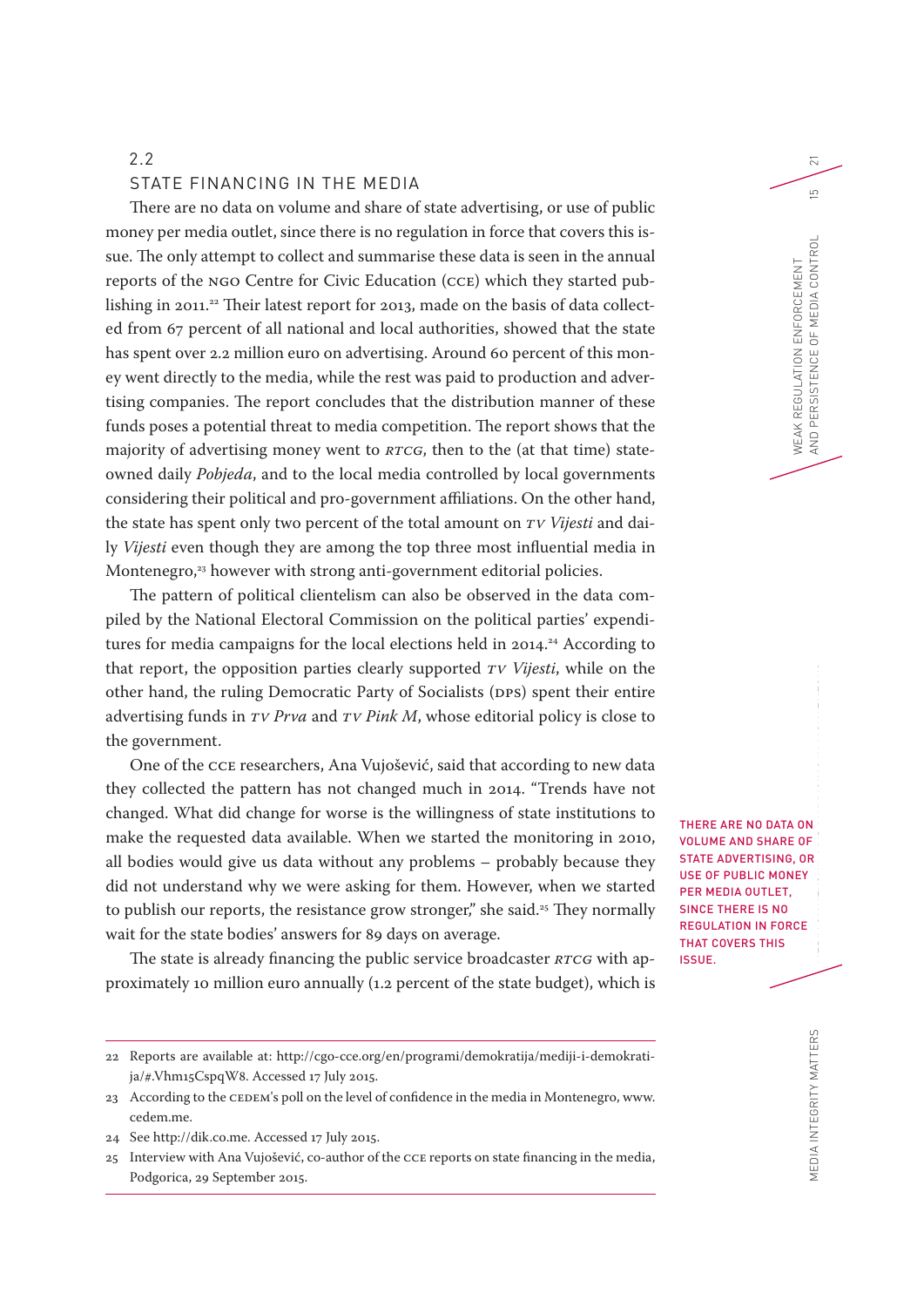more than what the entire advertising market is worth. Moreover, *TVCG* equally competes on the market for advertising funds.

*Table 6* REVENUE OF RTCG COMPARED TO COMMERCIAL BROADCASTERS IN 2014 (IN EUR)

| STATE CONTRIBUTION TO RTCG | IMARKETING REVENUES OF RTCG | <b>ITOTAL MARKETING REVENUES</b><br><b>OF FOUR PRIVATE NATIONAL TV</b><br><b>ICHANNELS</b> |
|----------------------------|-----------------------------|--------------------------------------------------------------------------------------------|
| 10.5 MILLION               | 1.5 MILLION                 | 5.9 MILION                                                                                 |

Source: Tax Administration of Montenegro, 2015.

While the state allocates the advertising funds to media with no consideration for the economic criteria in an already oversaturated market, the concept of support to media pluralism seems a pretence. Boris Marić, an expert from the CCE, argues that the state, already financing public service media, additionally contributes to the dispersion of the media market by giving considerable advertising funds to low-rating media at the expense of those which could have the chance to be sustainable.<sup>26</sup>

## 2.3

## ADVERTISING MARKET

There are no official data on the size of the advertising market in Montenegro. The best estimate is that it is worth around 9 million euro. According to the estimates, 80 percent of the financing is distributed through the agencies specialised in media advertising, and only 20 percent is negotiated directly between the advertisers and the media.<sup>27</sup> Available data on the revenues of advertising agencies have shown that the top four agencies have cashed in over 7 million euro, largely confirming this estimate.

*Table 7* FINANCIAL RESULTS OF THE MAJOR ADVERTISING AGENCIES IN 2014 (IN EUR)

|                        | <b>REVENUES (2014)</b> | NET RESULT (2014) |
|------------------------|------------------------|-------------------|
| DIRECT MEDIA           | 3,234,709              | 111.597           |
| UNIVERSAL MEDIA        | 1.690.223              | 65.734            |
| <b>MEDIA PUBLIKUM</b>  | 1,458,802              | 1,049             |
| <b>MCCANN ERICSSON</b> | 895.115                | $-34,912$         |

Source: Tax Administration of Montenegro, 2015.

Data on the revenues shown above are the only indicator of who is receiving the major part of the marketing funds. According to the revenues reported in the media's financial statement, the largest portion goes to *TV Pink M*.

THERE ARE CLAIMS THAT THE GOVERNMENT INFLUENCES THE ALLOCATION OF MARKETING FUNDS FROM THE PRIVATE SECTOR.

WEAK REGULATION ENFORCEMENT

WEAK REGULATION ENFORCEMENT<br>AND PERSISTENCE OF MEDIA CONTROL

AND PERSISTENCE OF MEDIA CONTROL 16

 $\overline{\sim}$ 

 $\leq$ 

MEDIA INTEGRITY MATTERS $\blacksquare$ MEDIA INTEGRITY MATTERS

<sup>26</sup> Interview with Boris Marić, legal expert, CCE, Podgorica, 29 September 2015.

<sup>27</sup> IREX, "Montenegro", in *Media Sustainability Index*, 2015. Available at: https://www.irex.org/ sites/default/files/u105/E%26E\_2015\_MSI\_Montenegro-2.pdf. Accessed 27 October 2015.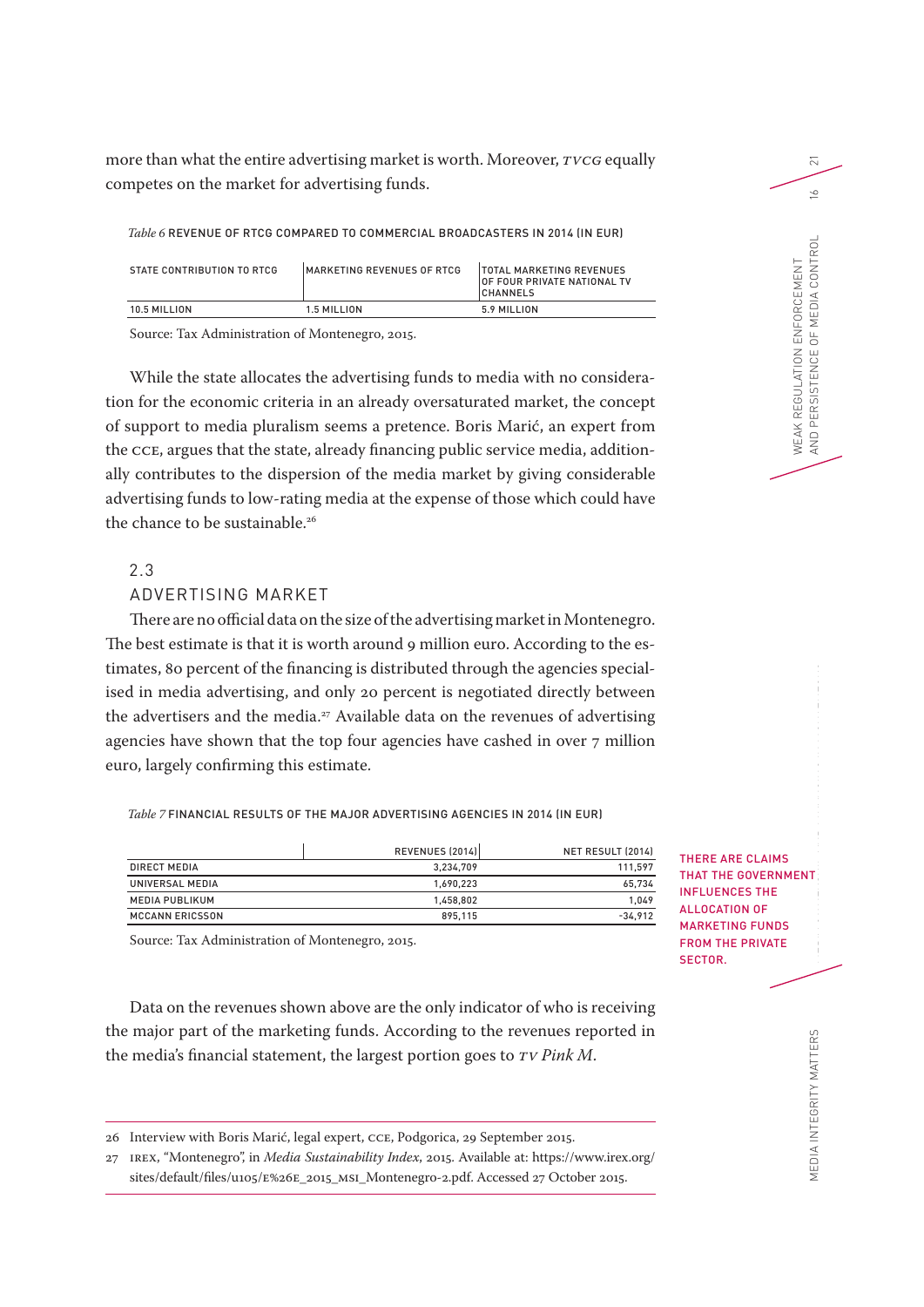Marketing experts claim that the focus of private advertisers is on private national media, while the public sector prefers to finance their own or public media which are aligned to their political affiliations.<sup>28</sup>

There are, however, claims that the government influences the allocation of marketing funds from the private sector. The director of the daily *Vijesti*, Željko Ivanović, claims that the authorities exert influence over the local tycoons and even over foreign companies to direct their marketing budgets to *pro regime* media. According to Ivanović, the authorities are dumping the advertising prices through the same media. "Our clients with sound business practices informed us that following the visits of our marketing account manager, they received calls from rival media offering them a 50 percent discount to the prices we had agreed."<sup>29</sup>

The authorised bodies have not been very ardent in investigating such cases nor in providing a due diligent market analysis that would show eventual patterns of marketing pressures through comparison of revenue, marketing space, advertisers' structures, etc. The Agency for the Protection of Competition has intervened only once in the media sector when it annulled the agreement of 4 daily papers on the price increase from 0.5 to 0.7 euro per copy in 2013. The decision has still not been enforced due to the long court complaint procedures.

According to Jadranka Vojvodić, deputy director of the Agency for Electronic Media (AEM), this regulator has no legal obligation (neither possibility) to monitor and report on media financial results or to control potential economic pressure on their work. She adds that amendments to the Law on Inspection Control (2011) which introduced a single body (Administration for Inspection Affairs), stripped off the AEM of all inspection powers. This is how the AEM lost relevant monitoring powers previously given by the Electronic Media Law (2010) and the Law on Copyright and Related Rights (2011) in the broadcasting area. Vojvodić claims that ever since nobody has had clearly defined the inspection jurisdiction in the AV sector.<sup>30</sup>

Another possibility of monitoring the advertising practices was given by the 2013 Law on Prevention of Illegal Business (Article 12), which obliged the media to keep records of advertisements sold and submit quarterly reports to the Tax Administration. Our request for access to these data submitted on 27 May 2015 was answered two months later and gave disappointing results. Of all the major media, including national TV channels and daily papers, only *Dan* and *Vijesti* submitted their reports.

OF ALL THE MAJOR MEDIA, INCLUDING NATIONAL TV CHANNELS AND DAILY PAPERS, ONLY DAN AND VIJESTI SUBMITTED THEIR REPORTS ON ADVERTISERS TO THE TAX ADMINISTRATION.

MEDIA INTEGRITY MATTERS

WEAK REGULATION ENFORCEMENT

*NEAK REGULATION ENFORCEMENT* 

 $\overline{\sim}$ 

 $\sim$ 

<sup>28</sup> IREX, "Montenegro", in *Media Sustainability Index*, 2014. Available at: https://www.irex. org/sites/default/files/u105/EE\_MSI\_2014\_Montenegro.pdf. Accessed 27 October 2015.

<sup>29</sup> Interview with Željko Ivanović, executive director, Daily Press, and director, *Vijesti*, Podgorica, 28 September 2015.

<sup>30</sup> Interview with Jadranka Vojvodić, deputy director, Agency for Electronic Media, Podgorica, 24 September 2015.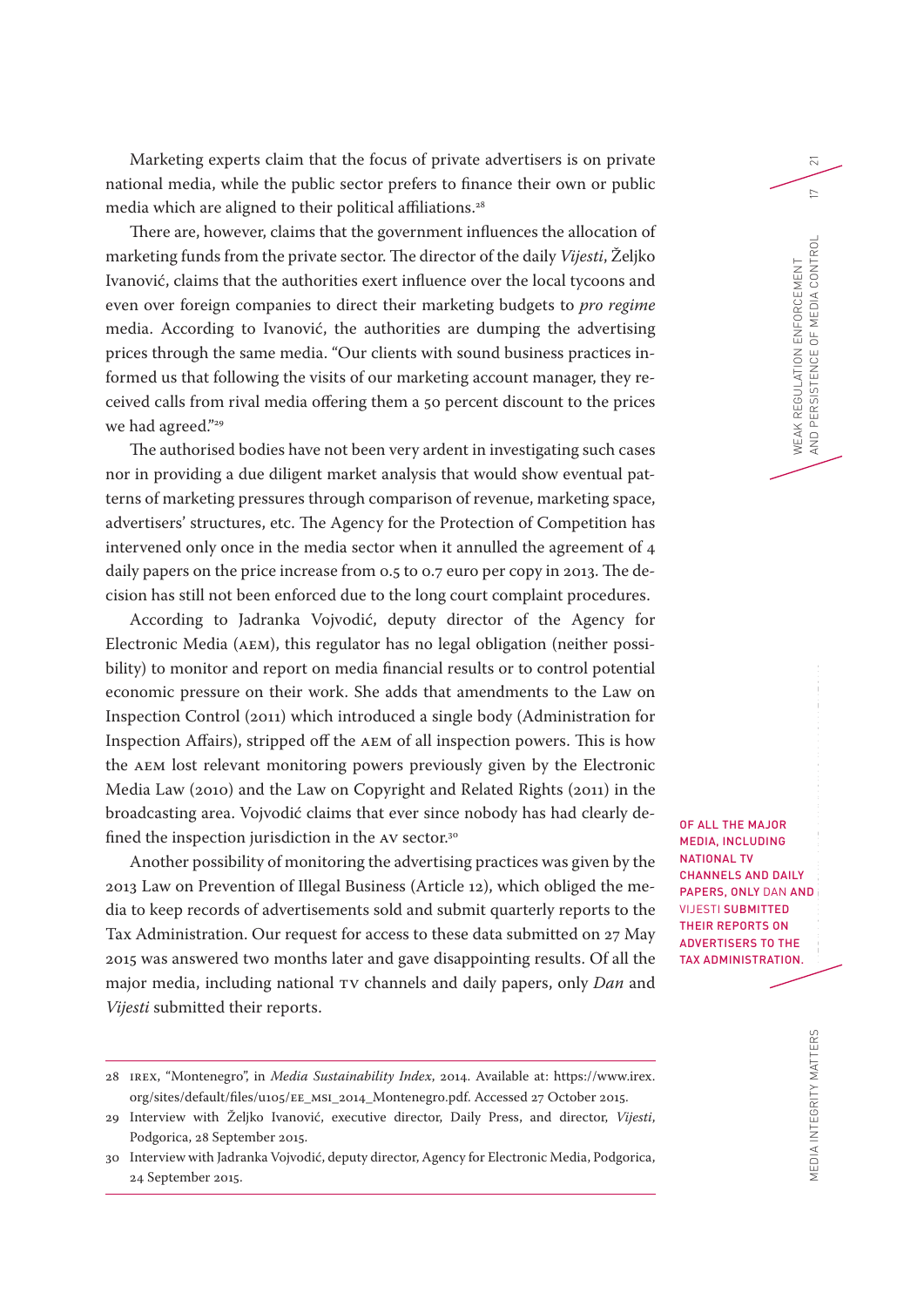The same law (Article 16) prescribes penalties amounting to 20,000 euro for the media failing to submit reports on their advertisers. Nonetheless, we failed to obtain an answer from the authorities whether this provision had ever been applied within the legally prescribed term.

*Vijesti* has drafted a lawsuit against the state for misuse of power in its treatment of this media outlet, claiming that their damage amounted to five million euro lost revenues in the past decade, and is waiting for the "perfect timing" to bring it before the court. This media has long complained of a campaign of intimidation by the ruling party and its allies, which includes the bringing of nearly 40 lawsuits for defamation by Prime Minister Đukanović and his associates, arson attacks on the Vijesti property as well as physical attacks on the newspaper's founders and journalists.

"We have become accustomed to physical attacks and psychological pressure. What affects us most now is the economic pressure. They have realised, eventually, that they cannot beat us any more with the European Union around. Therefore, they are trying to make harm to us financially", said Željko Ivanović, the company's director.31

# 3 CONCLUSIONS

Non-transparent ownership of media, particularly those financed by foreign capital, continues to burden Montenegrin media scene. Foreign media owners, as a rule, continue to support pro-government editorial policies. Their overall operations raise doubts of existence of clientelistic relations with the government.

Competition among national broadcasters remains unfair considering that affiliates of the media operating in more countries in the region do not invest even minimum resources in production of the content relevant for Montenegrin audience, although they are obliged to do as holders of national licences.

Measures taken to prevent illegal media concentration have given limited results, because they failed to ensure that news and campaigns published by the connected media are not controlled and edited from a single centre. The online media sector remains a potential area for concentration of media power, since there is no regulation that covers these media. Deep political polarisation and bias of major media in Montenegro result with the audience seeking for balanced opinion in the gap created by the rival media centres, slithering more and more into instigative journalism under the pressure of politically motivated editorships.

31 Interview with Željko Ivanović, executive director, Daily Press, and director, *Vijesti*, Podgorica, 28 September 2015.

WEAK REGULATION ENFORCEMENT

AND PERSISTENCE OF MEDIA CONTROL 18

AND PERSISTENCE OF MEDIA CONTROL *NEAK REGULATION ENFORCEMENT* 

 $\overline{\sim}$ 

 $\frac{\infty}{2}$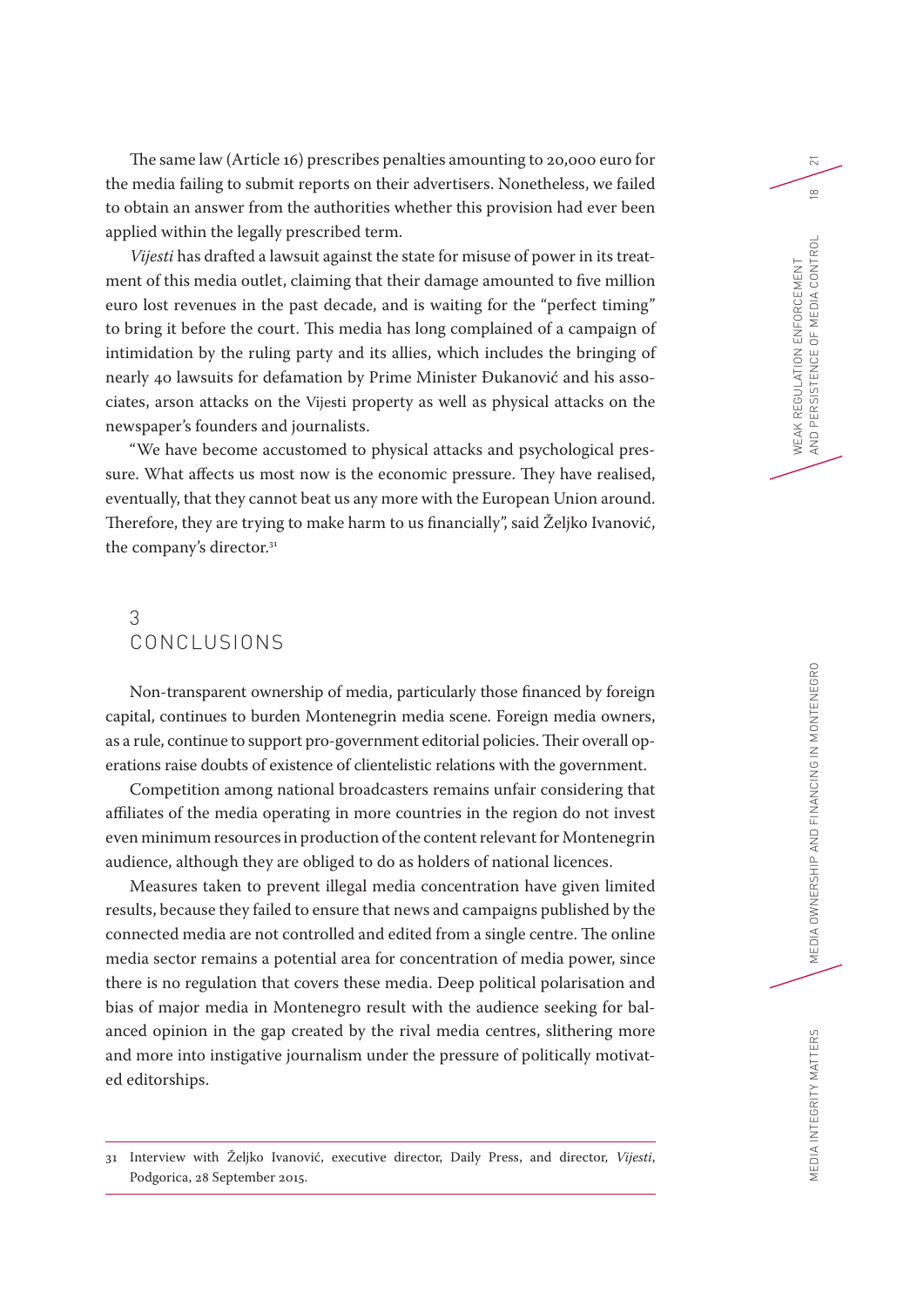State advertising is neither regulated nor transparent. As such it poses a threat to the functioning of the media market and to the integrity of the media sector as a whole.

There is lack of relevant data on the media market and the regulatory bodies do not invest enough efforts to monitor the compliance with the existing regulation, which is essential to bringing more order in the area. The legislator's initiative to amend the media laws, set for 2016, will be a chance to introduce new rules and, especially, to define clear competencies and procedures for monitoring of the media ownership and finances.

# 4 RECOMMENDATIONS

- 1. The media registry which contains data on the ownership structure of the print media, kept by the Ministry of Culture, should be made publicly available.
- 2. Special regulation, including rules of foundation, transparency of ownership and definition of illegal media concentration should be introduced for online news media by the competent Agency for Electronic Media.
- 3. Provisions on illegal ownership concentration that would prevent concentration of ownership in print media should be introduced by the amendments to the 2002 Media Law.
- 4. Rules on state advertising should be introduced so as to provide clear and fair criteria for its distribution. All data on tenders, procurements, funds and other information on state allocation of funds to the media should be made transparent. This should be regularly published and monitored by either public procurement control bodies, or the media regulator, provided that such competencies with this body are created.
- 5. The proper implementation of provisions of the Law on Prevention of Illegal Business regarding the obligation of the media to report to the tax authorities on purchase of advertising space and services should be ensured by implementation of the prescribed sanctions. Furthermore, those data should be summarised and published on regular intervals.
- 6. AEM should introduce regular and reliable audience measurement sessions at least once a year, and regularly publish monitoring reports on the implementation of programme standards in the media, including those on percentage of own production in broadcasted programme.
- 7. More efforts should be made in the control of media revenues, competition on the media market and distribution of the state advertising funds. This should be done by strengthening the competencies of the current competition protection body, or by giving those powers to the media regulator.

 $\overline{\sim}$ 

 $\subseteq$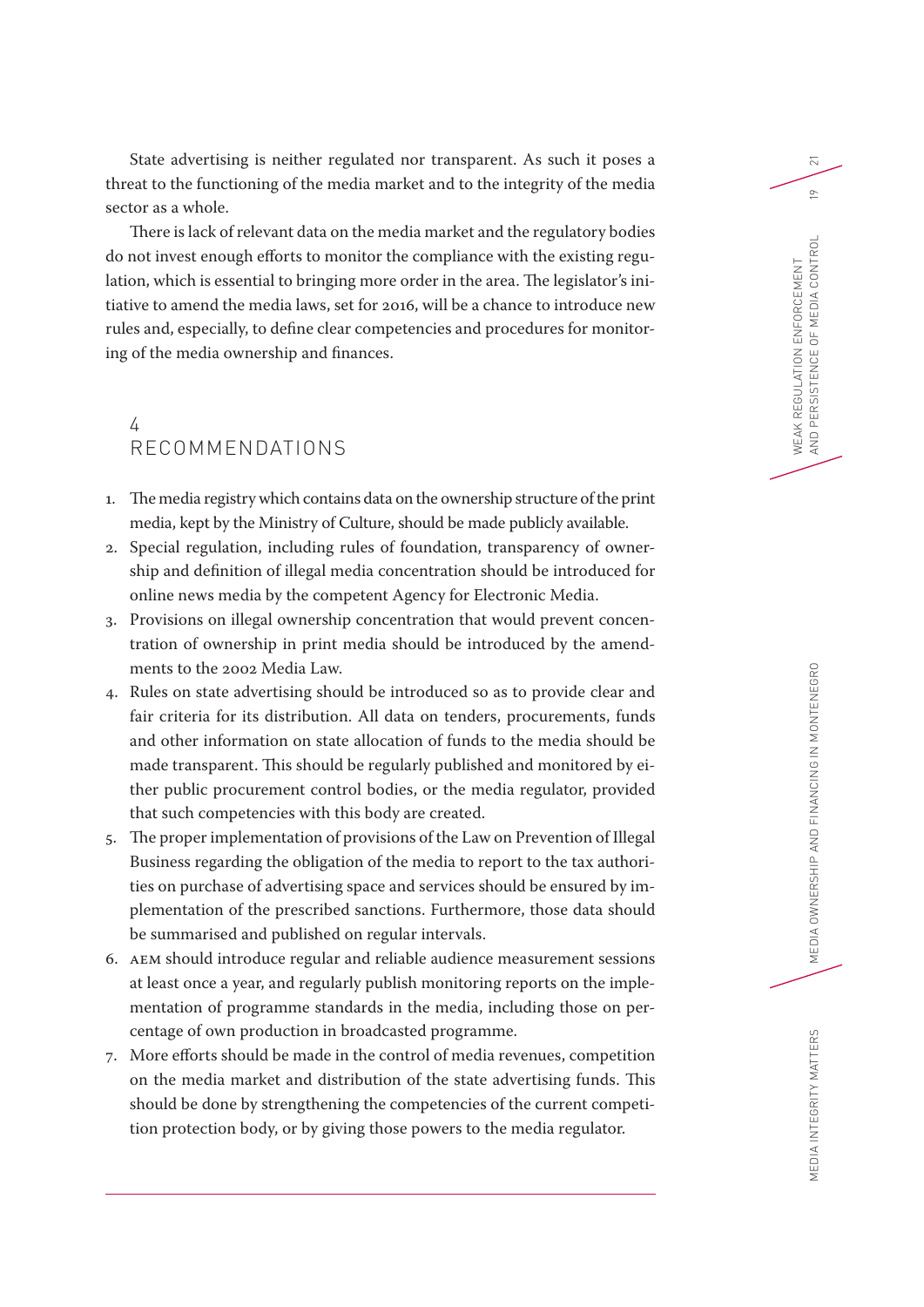#### BIBLIOGRAPHY

- Centre for Civic Education (CCE), *Equal chances for all media in Montenegro?*, Podgorica, 2015.
- Centre for Democracy and Human Rights (CEDEM), *Political Public Opinion in Montenegro*, September 2012. (Available at: www.cedem.me/en/ programi/istraivanja-javnog-mn jenja/political-public-opinion/ send/33-political-public-opin ion/1145-political-public-opinion-sep tember-2012. Accessed 15 August 2015.
- Human Rights Watch, *A difficult profession: Media Freedom Under Attack in the Western Balkans*, July 2015. Available at: https://www.hrw.org/sites/default/files/ report\_pdf/balkans0715.pdf. Accessed on 27 October 2015.
- IREX, "Montenegro", in *Media Sustainability Index*, 2015. Available at: https:// www.irex.org/sites/default/files/u105/ E%26E\_2015\_MSI\_Montenegro-2.pdf. Accessed 27 October 2015.
- Komnenić, P., "Montenegro", in *Media: The Business of Ethics, the Ethics of Business*, Center for Independent Journalism, Bucharest, 2004, pp.151–164.
- Organization for Security and Co-operation in Europe (OSCE) and Centre for Democracy and Human Rights (CEDEM), *Citizens' views on media freedoms in Montenegro*, July 2012, Available at: www.osce.org/montenegro/97478?down load=true. Accessed on 25 August 2015.

## ONLINE REGISTRIES

- Central Registry of Commercial Entities of the Tax Administration (CRPS). Available at: http://www.crps.me/.
- Tax Administration of Montenegro. Available at: http://www.poreskauprava. gov.me/uprava and https://eprijava.tax. gov.me/TaxisPortal?app=FI.
- Perović-Korać, M., "Njihovo, a Milovo," *Monitor*, no. 1011, 24 November 2011. Available at: http://www. monitor.co.me/index.php?op tion=com\_content&view=arti cle&id=3053:njihovo-a-milovo& catid=2091:broj-1101&Itemid=3315. Accessed 15 September 2015.
- Perović Korać, M. and Radulović, Z., "Bez jasnih pravila," *Monitor*, no. 1012, 12 March 2010. Available at: http://www.monitor.co.me/index. php?option=com\_content&view=ar ticle&id=1547:bez-jasnih-pravi la-&catid=1049:broj-1012&Itemid=2049. Accessed 15 September 2015.
- Portal Analitika, "ĐUKANOVIĆ: Pozitivnu osnovala medijska mafija da bi odbra nila svoj kriminal," 21 November 2013. Available at: http://portalanalitika.me/ clanak/124117/dukanovic-pozitivnu-os novala-medijska-mafija-da-bi-od branila-svoj-kriminal. Accessed 15 September 2015.
- Radulović, M., "Brend Vijesti najsnažniji u Crnoj Gori," *Vijesti* Portal, 3 May 2014. Available at: http://www.vijesti.me/vi jesti/brend-vijesti-najsnazniji-u-crnojgori-205676. Accessed 25 August 2015.
- Reporters without borders, *World press freedom index 2014*, *European Union and Balkans*. Available at: http://rsf. org/index2014/en-eu.php. Accessed 18 October 2015.

Database http://www.drimble.nl.

WEAK REGULATION ENFORCEMENT

 $\overline{\sim}$ 

20